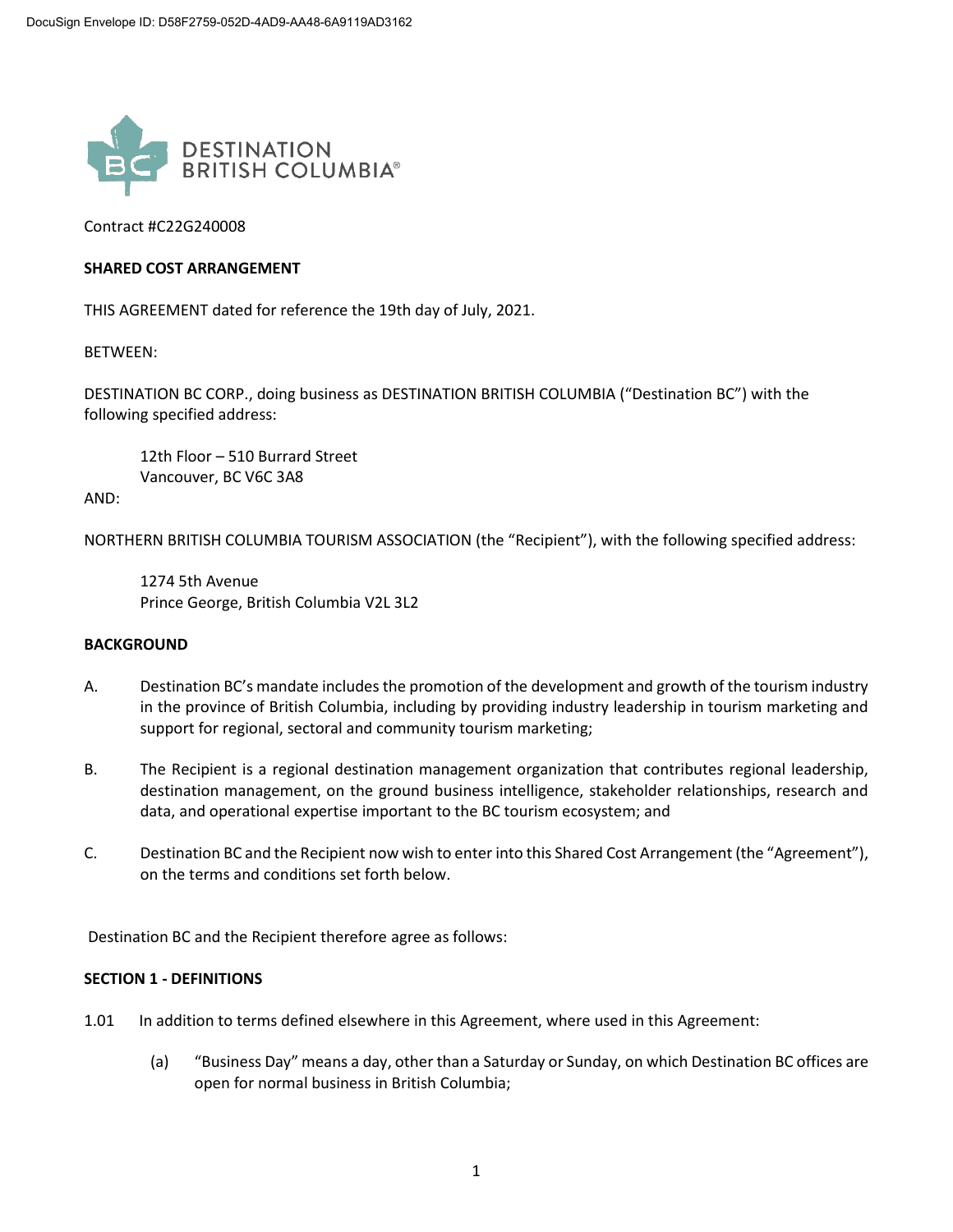- (b) "Emergency" has the meaning given to that term in the *[Emergency Program Act](https://www.bclaws.gov.bc.ca/civix/document/id/complete/statreg/00_96111_01)*;
- (c) "Fiscal Year" means the period beginning on April 1st of a calendar year and ending on March 31st of the following calendar year.
- (d) "Financial Contribution" meansthe contribution to be provided by Destination BC to the Recipient as set out in Schedule "B";
- (e) "FOIPPA" means the *[Freedom of Information and Protection of Privacy Act](https://www.bclaws.gov.bc.ca/civix/document/id/complete/statreg/96165_00)*;
- (f) "Material" means all findings, data, reports, documents, records and other material (both printed and electronic), whether complete or otherwise, that have been produced, received, compiled or acquired by the Recipient as a direct result of this Agreement, but does not include the Received Material;
- (g) "Overpayment" means any portion of the Financial Contribution provided by Destination BC to the Recipient in error or under circumstances in which the Recipient has not complied with the provisions of this Agreement;
- (h) "Personal Information" has the meaning given to that term in FOIPPA;
- (i) "Program" means the program that is being supported and/or provided by Destination BC in relation to which the Financial Contribution is being made available to the Recipient, the relevant details of which are set out, if applicable, in Schedule "A";
- (j) "Project" means any project, initiative or other activity to be provided or supported by or on behalf of the Recipient utilizing all or any portion of the Financial Contribution in accordance with this Agreement;
- (k) "Received Material" means all findings, data, reports, documents, records and other material (both printed and electronic), whether complete or otherwise, that have been received by the Recipient or a Subcontractor from or on behalf of Destination BC;
- (l) "Services" means all of the services and other activities to be provided, and any requirements to be met, by or on behalf of the Recipient in association with its operation, delivery, performance, provisions, administration and/or support of the Project as more particularly described in Schedule "A";
- (m) "Subcontractor" means a person described in section 15.02; and
- (n) "Term" means the term of this Agreement as set out in Schedule "A".
- 1.02 Where appropriate in the context, the definition of "record" in the *Interpretation Act* is incorporated into this Agreement and "records" will bear the corresponding meaning.

#### **SECTION 2 – PROVISION OF SERVICES**

2.01 The Recipient must provide the Services during the Term in accordance with this Agreement.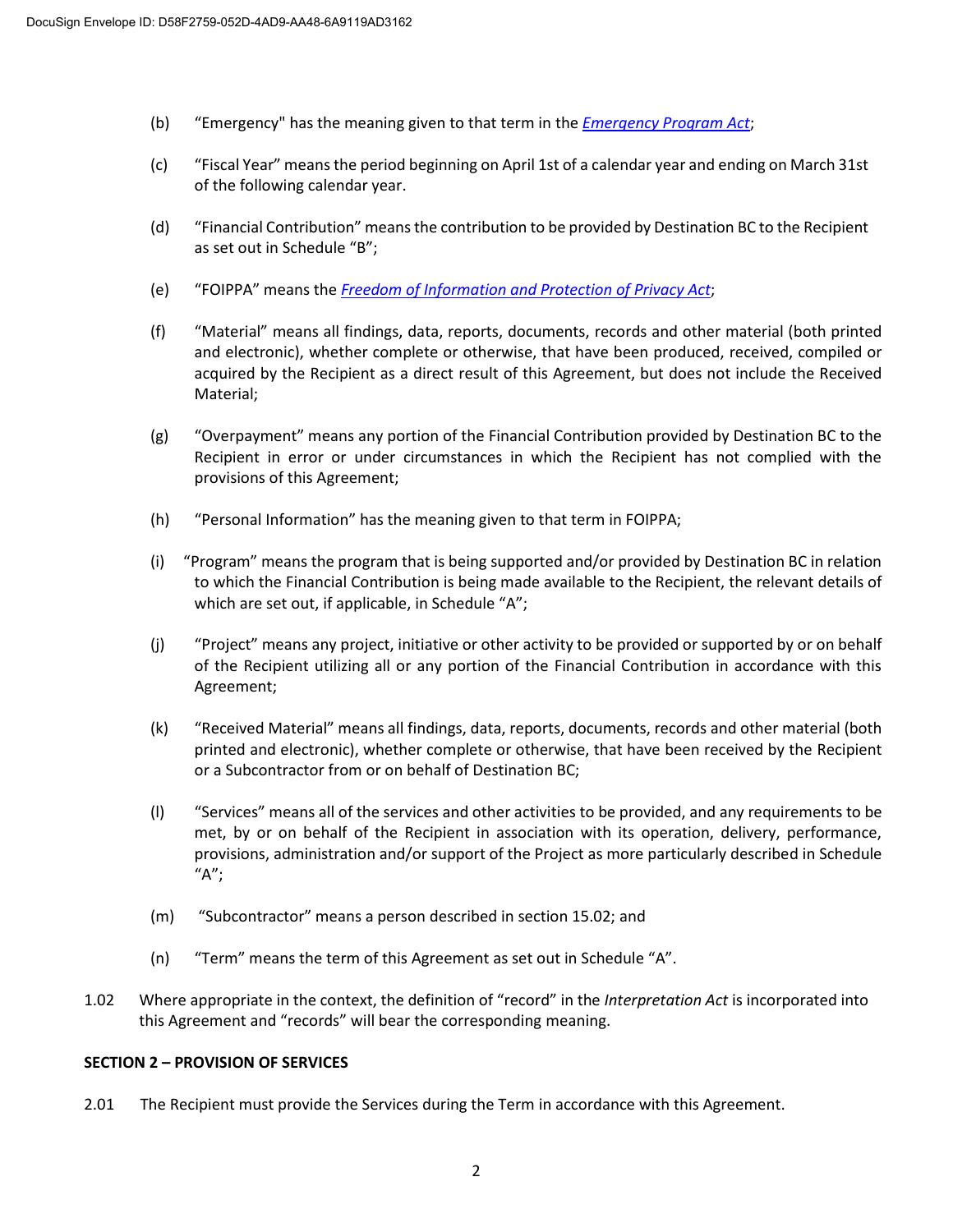### **SECTION 3 - PAYMENT OF THE FINANCIAL CONTRIBUTION**

- 3.01 Subject to the provisions of this Agreement, Destination BC will provide the Financial Contribution to the Recipient, in the amount and manner and at the times set out in Schedule "B". In no event will the Financial Contribution exceed the "maximum amount" set out in Schedule "B".
- 3.02 The Recipient must:
	- (a) apply for, and use reasonable efforts to obtain, any refund or remission of provincial or federal tax or duty available with respect to any items that Destination BC has paid for or agreed to pay for under this Agreement, and
	- (b) on receipt of the refund or remission, unless otherwise agreed to by the parties in writing, remit such refund or remission to Destination BC.
- 3.03 Without limiting section 14.03, Destination BC may withhold from the Financial Contribution an amount sufficient to indemnify Destination BC against any liens or other third-party claims that may arise in connection with the provision of the Services.
- 3.04 Destination BC may temporarily or permanently withhold from or set-off against any portion of the Financial Contribution due to the Recipient an amount sufficient to offset any Overpayment.
- 3.05 Notwithstanding any other provision of this Agreement, the Recipient must, within 10 days of receipt of a written demand from Destination BC, repay to Destination BC any Overpayment.
- 3.06 Unless otherwise specified in this Agreement, all references to money are in Canadian dollars.

## **SECTION 4 – REPRESENTATIONS, WARRANTIES AND COVENANTS**

- 4.01. The Recipient represents and warrants to Destination BC with the intent that Destination BC will rely thereon in entering into this Agreement that:
	- (a) all information, financial and other statements, documents, invoices and reports furnished or submitted by it to Destination BC in connection with this Agreement are true and correct;
	- (b) it has, and will maintain throughout the Term, sufficient trained staff, facilities, materials, appropriate equipment, and approved sub contractor agreements in place and available to enable it to perform the Services;
	- (c) it holds all permits, licenses, approvals, and statutory authorities issued by any government, or government agency that are necessary for the performance of the Recipient's obligations under this Agreement;
	- (d) it has no knowledge of any fact that materially adversely affects, or so far as it can foresee, might materially adversely affect, its properties, assets, condition (financial or otherwise), business or operations or its ability to fulfill its obligations under this Agreement;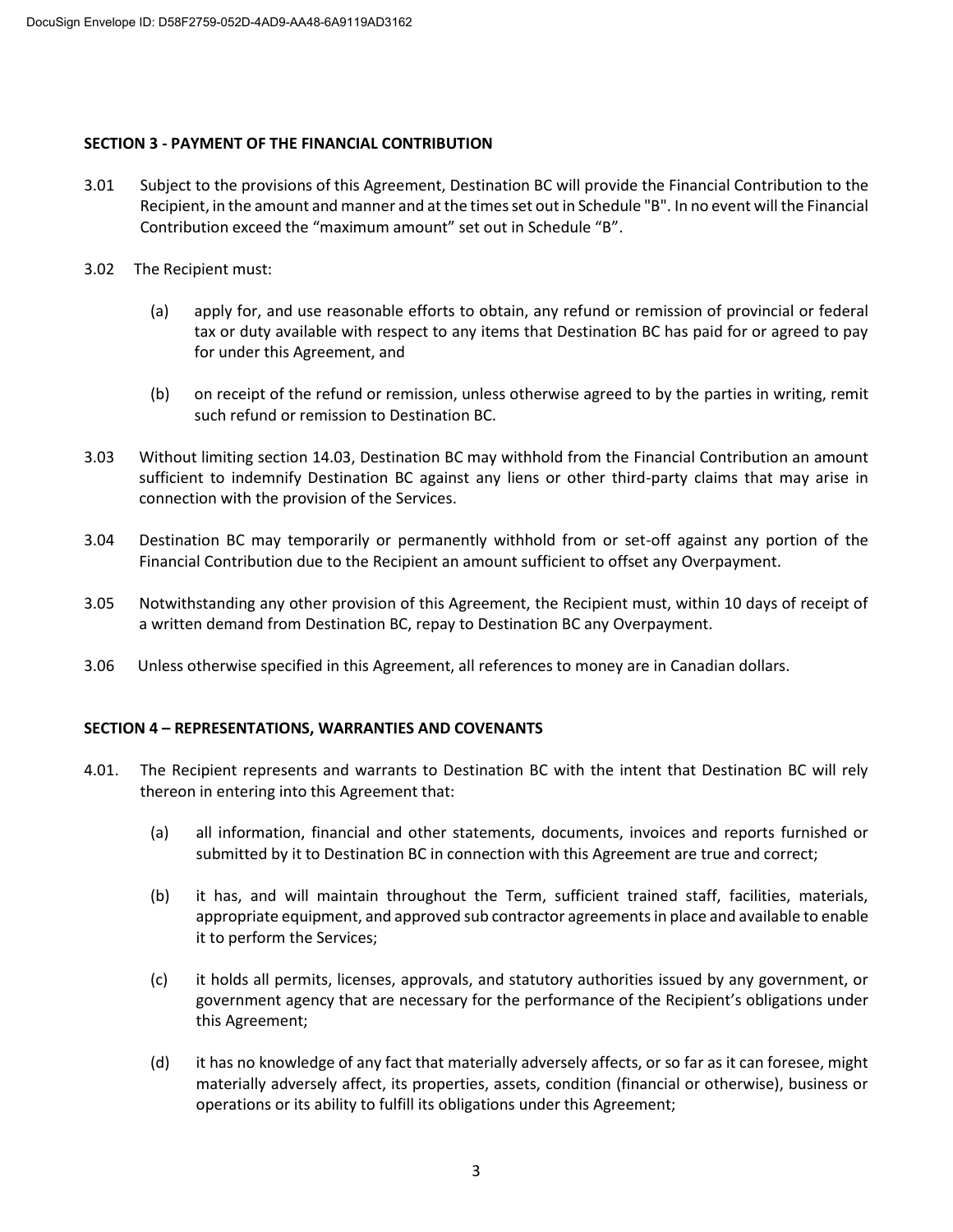- (e) it is not in breach of, or in default under, and will continue to comply with any law, statute or regulation of Canada or Province of British Columbia applicable to or binding on it or its operations; and
- (f) it has the legal capacity to enter into this Agreement, to carry out the Services contemplated by this Agreement and all necessary proceedings have been taken and done to authorize the execution and delivery of this Agreement by the Recipient, and this Agreement has been legally and properly executed by the Recipient and is legally binding on it and enforceable against it.
- 4.02 All statements contained in any certificate, application, proposal or other document delivered by or on behalf of the Recipient to Destination BC under this Agreement or in connection with any of the transactions contemplated hereby will be deemed to be representations and warranties by the Recipient under this Agreement.
- 4.03 All representations, warranties, covenants and agreements made herein, and all certificates, applications or other documents delivered by or on behalf of the Recipient are material and will have been relied upon by Destination BC and will continue in full force and effect during the Term of this Agreement.

## **SECTION 5 - RELATIONSHIP**

- 5.01 No partnership, joint venture, agency, or other legal entity will be created by or will be deemed to be created by this Agreement or any actions of the parties pursuant to this Agreement.
- 5.02 The Recipient will be an independent contractor and not the servant, employee, or agent of Destination BC.
- 5.03 The Recipient will not in any manner whatsoever commit or purport to commit Destination BC to the payment of money to any person, firm, or corporation without the prior written consent of Destination BC.
- 5.04 Destination BC may, from time to time, give instructions to the Recipient in relation to the Services, and the Recipient will comply with those instructions but, unless otherwise specified in this Agreement, the Recipient may determine the manner in which those instructions are carried out.

## **SECTION 6 - RECIPIENT'S OBLIGATIONS**

- 6.01 The Recipient will:
	- (a) provide the Services in accordance with the terms of this Agreement during the Term;
	- (b) comply with the payment requirements set out in Schedule "B", including all requirements concerning the use, application and expenditure of the Financial Contribution provided under this Agreement;
	- (c) comply with all applicable laws, including without limitation laws applicable to the Recipient's collection, use and disclosure of Personal Information;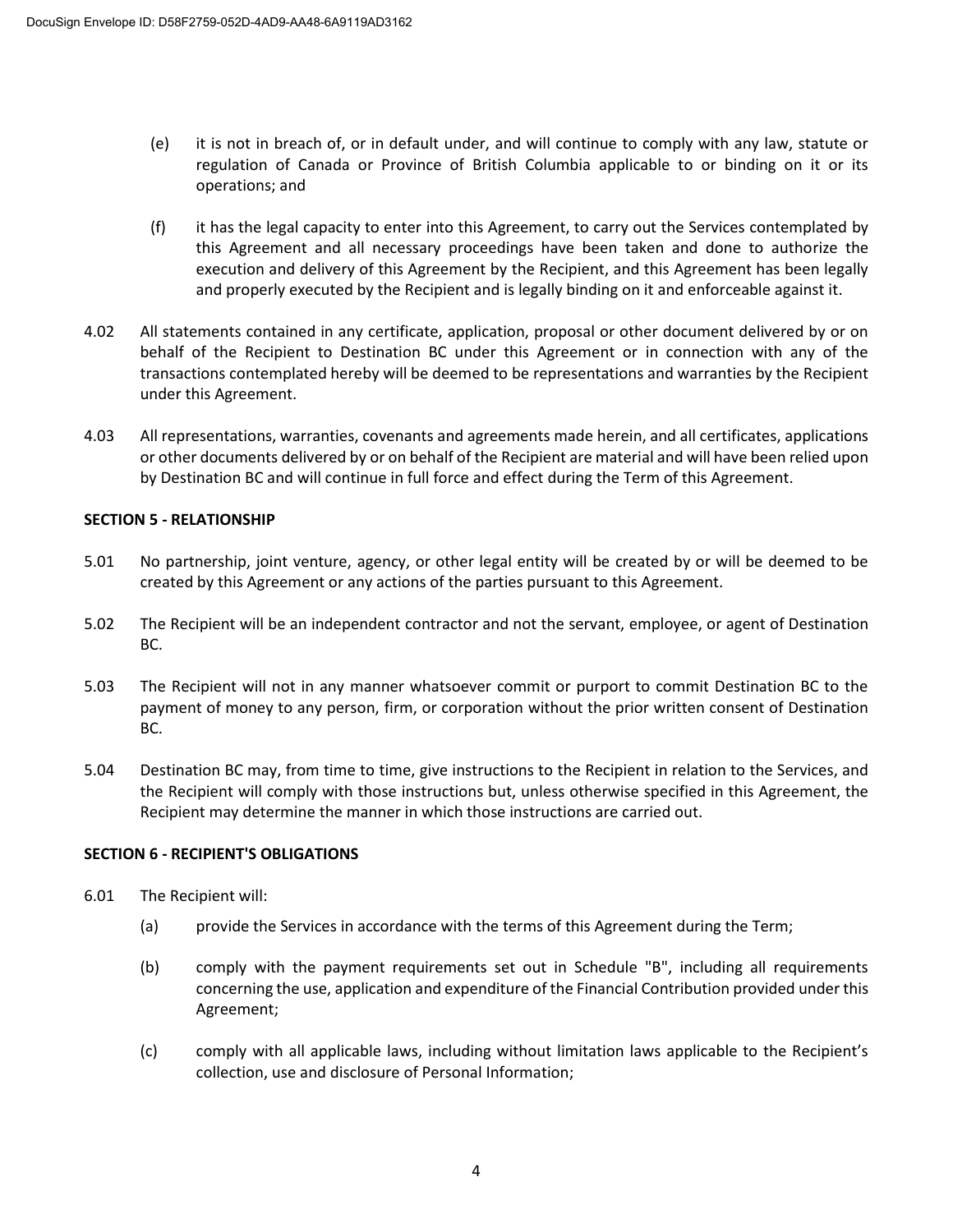- (d) hire and retain only qualified staff and, if approved by Destination BC, subcontractors;
- (e) unless agreed otherwise supply, at its own cost, all labour, materials and approvals necessary to carry out the Services;
- (f) co-operate with Destination BC in making such public announcements regarding the Services and the details of this Agreement as Destination BC requests;
- (g) except as otherwise contemplated in subsection (h) of this section, obtain the prior written approval of Destination BC for any Recipient press releases, public announcements and communications materials with respect to this Agreement or the subject matter of this Agreement; and
- (h) acknowledge the financial contribution made by Destination BC to the Recipient for the Services:
	- (i) in forms, brochures and other promotional materials used by the Recipient in connection with the Services, by printing on each of those materials the following statement: *"We gratefully acknowledge the financial support of the Province of British Columbia and Destination BC"*, and
	- (ii) on any signs posted by the Recipient in connection with the Services, provided that the Recipient has obtained the prior written approval of Destination BC concerning form, content and location of any such signs.

## **SECTION 7 - RECORDS**

- 7.01 The Recipient will:
	- (a) establish and maintain complete and accurate accounting and administrative records in respect of the Financial Contribution and the provision of the Services, in form and content satisfactory to Destination BC;
	- (b) establish and maintain books of account, invoices, receipts, and vouchers for all expenses incurred in connection with its provision of the Services in form and content satisfactory to Destination BC; and
	- (c) permit Destination BC, for contract monitoring and audit purposes, at all reasonable times, upon reasonable notice, to enter any premises used by the Recipient or any Subcontractor to deliver the Services or to keep any documents or records pertaining to the Services, in order for Destination BC to inspect, audit, examine, review and copy any or all of the books of account and other records referred to in subsections (a) and (b) of this section, the Material and the Received Material.
- 7.02 The Parties acknowledge and agree that:
	- (a) Destination BC does not have control, for the purpose of FOIPPA, of the records held by the Recipient; and
	- (b) all records submitted by the Recipient to Destination BC or otherwise obtained by Destination BC from the Recipient, including reports, are subject to the access and privacy provisions of FOIPPA*.*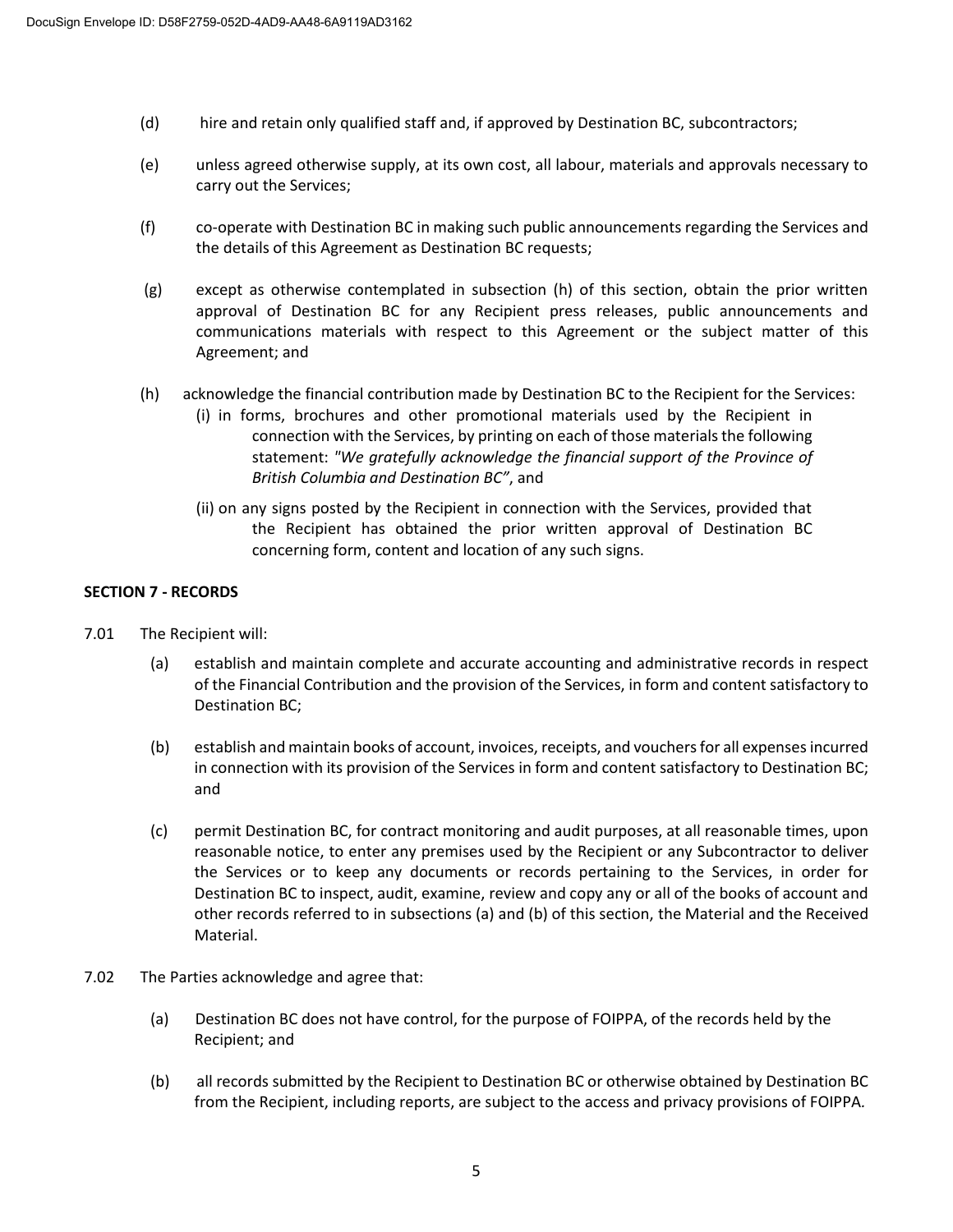### **SECTION 8 - STATEMENTS AND ACCOUNTING**

- 8.01 Within 3 months following the completion of each fiscal year of the Recipient during the Term, and at any other time within 3 months of being requested to do so by Destination BC, but no later than the seventh anniversary of the end of the Term, the Recipient must provide to Destination BC a statement documenting its expenditure of the Financial Contribution under this Agreement and accounting for any and all Overpayments, in form and content satisfactory to Destination BC, and:
	- (a) if it has audited financial statements prepared annually, provide its most recent audited financial statements, prepared by a recognized accounting firm, and, when available, the audited financial statements for the Recipient's fiscal year(s) covering any portion of the Term of this Agreement; or
	- (b) if it does not have audited financial statements prepared annually, at Destination BC's discretion:
		- (i) have prepared by a recognized accounting firm, and provide, audited financial statements for the Recipient's fiscal year(s) covering any portion of the Term of this Agreement; or
		- (ii) provide to Destination BC a statement documenting its expenditure of the Financial Contribution under this Agreement, in form and content satisfactory to Destination BC.
- 8.02 Other than audited financial statements prepared by a recognized accounting firm, all financial statements or reports submitted by the Recipient must be certified by a senior officer of the Recipient's organization (such as a Chief Executive Officer or Chief Financial Officer) attesting to the correctness and completeness of the financial information provided.
- 8.03 At the sole discretion of and as directed by Destination BC, any portion of the Financial Contribution provided to the Recipient under this Agreement and not expended at the end of the Term, including any Overpayment not set-off by Destination BC in accordance with section 3.04, must be:
	- (a) returned by the Recipient to Destination BC;
	- (b) retained by the Recipient as supplemental funding provided for under an amendment to this Agreement; or
	- (c) deducted by Destination BC from any future funding requests submitted by the Recipient and approved by Destination BC.

## **SECTION 9 - CONFLICT OF INTEREST**

9.01 Prior to entering into this Agreement and throughout the Term, the Recipient will disclose to Destination BC any contract, arrangement, consultant, major shareholder, employee or any other circumstance, whether temporary or ongoing in nature, that could be perceived to be a conflict of interest with Destination BC or the Recipient's provision of the Services.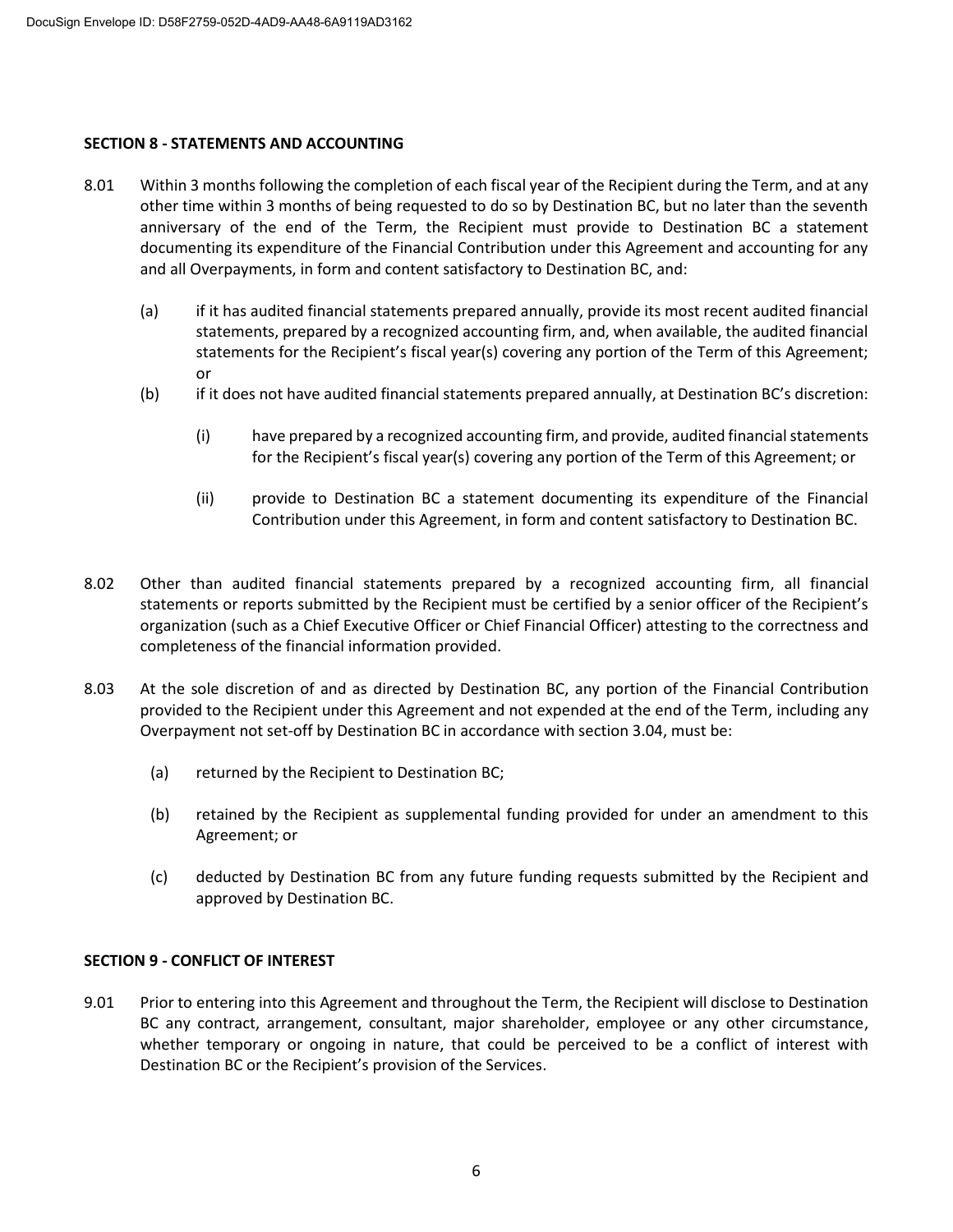9.02 The Recipient will not perform a service for or provide advice to any person, or entity where the performance of such service or the provision of the advice may, in the reasonable opinion of Destination BC, give rise to a conflict of interest between the obligations of the Recipient to Destination BC under this Agreement and the obligations of the Recipient to such other person or entity.

### **SECTION 10 - CONFIDENTIALITY**

- 10.01 The Recipient will treat as confidential the Received Material, this Agreement and any other information which comes to its knowledge as a result of this Agreement and will not, without the prior written consent of Destination BC, permit its disclosure except:
	- (a) as necessary to enable the Recipient to fulfill its obligations under this Agreement or to comply with applicable law; or
	- (b) the information is generally known to the public other than as a result of a breach of this Agreement.

### **SECTION 11 - DEFAULT**

- 11.01 Any of the following events will constitute an Event of Default by the Recipient:
	- (a) the Recipient fails to comply with any provision of this Agreement;
	- (b) any representation or warranty made by the Recipient under this Agreement is or becomes untrue or incorrect;
	- (c) any information, statement, certificate, report or other document furnished or submitted by or on behalf of the Recipient pursuant to or as a result of this Agreement is or becomes untrue or incorrect;
	- (d) the Recipient ceases, in the opinion of Destination BC, to operate or to carry on business in a manner required to support its provision of the Services;
	- (e) a change occurs with respect to any one or more of the properties, assets, condition (financial or otherwise), business or operations of the Recipient which, in the opinion of Destination BC, materially adversely affects the ability of the Recipient to fulfill its obligations under this Agreement;
	- (f) an order is made, or a resolution is passed, or a petition is filed for the liquidation or winding up of the Recipient;
	- (g) the Recipient becomes insolvent or commits an act of bankruptcy or makes an assignment for the benefit of its creditors or otherwise acknowledges its insolvency;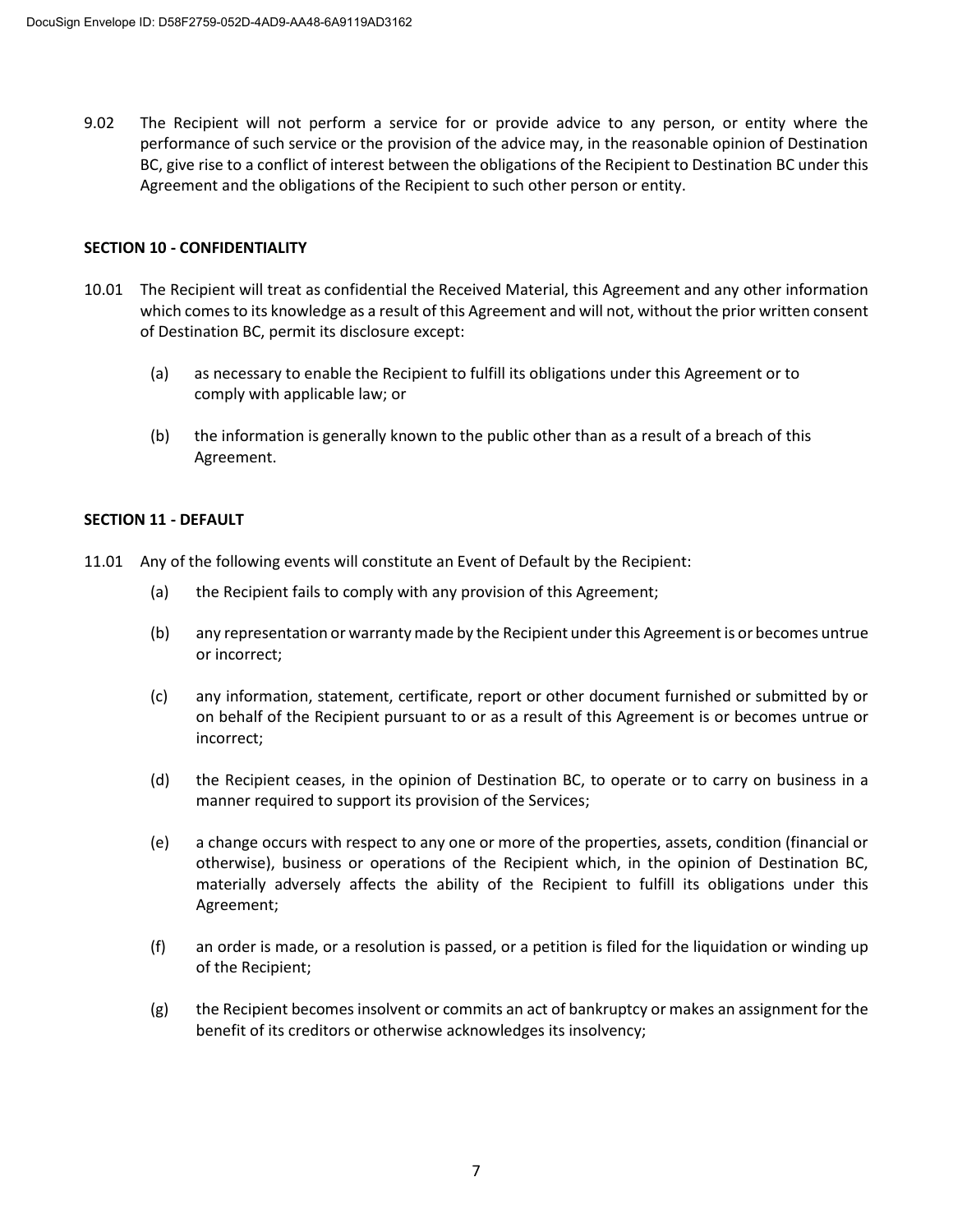- (h) a bankruptcy petition is filed or presented against, or a proposal under the *Bankruptcy and Insolvency Act* (Canada), the *Companies' Creditors Arrangements Act* (Canada) or similar legislation is made by, the Recipient;
- (i) a receiver or receiver manager of any property of the Recipient is appointed; or
- (j) the Recipient permits any sum which is not disputed to be due by it to remain unpaid after legal proceedings have been commenced to enforce payment thereof.

## **SECTION 12 - TERMINATION**

- 12.01 Upon the occurrence of any Event of Default or at any time thereafter Destination BC may, notwithstanding any other provision of this Agreement, at its option, elect to do any one or more of the following:
	- (a) immediately terminate this Agreement, in which case the payment by Destination BC of the amount required under subsection 12.04(a) of this Agreement will discharge Destination BC of all liability to make payments to the Recipient under this Agreement;
	- (b) require the Event of Default be remedied within a time period specified by Destination BC;
	- (c) suspend any installment of the Financial Contribution or any other amount that is due to the Recipient while the Event of Default continues;
	- (d) waive in writing the Event of Default; or
	- (e) pursue any remedy or take any action available to it at law or in equity.
- 12.02 This Agreement may also be terminated for any reason:
	- (a) by Destination BC upon no less than 120 days written notice to the Recipient; or
	- (b) by the Recipient, on no less than 60 days prior written notice to Destination BC

and, in either case, the payment by Destination BC of the amount required under subsection 12.03 of this Agreement will discharge Destination BC of all liability to make payments to the Recipient under this Agreement.

- 12.03 Where this Agreement is terminated before full completion of the Services:
	- (a) Destination BC will pay to the Recipient that portion of the Financial Contribution which is equal to the portion of the Services completed to the satisfaction of Destination BC prior to termination, less any Overpayments and any amount withheld by Destination BC pursuant to section 3.03; and
	- (b) the Recipient will, within 30 days of such termination, repay to Destination BC any portion of the Financial Contribution which corresponds with the portion of the Services that Destination BC has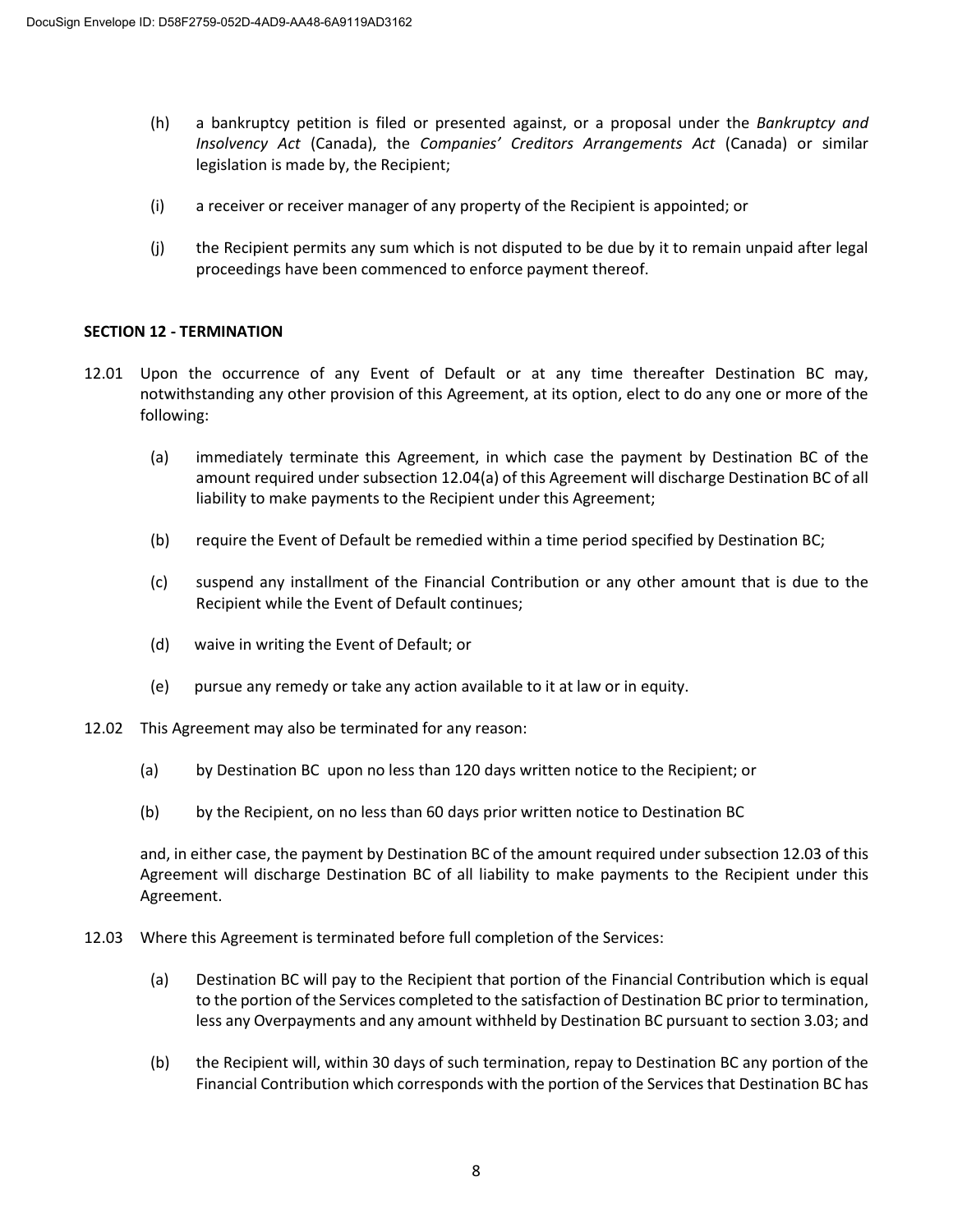notified the Recipient in writing was not completed to Destination BC's satisfaction before termination of this Agreement.

## **SECTION 13 - DISPUTE RESOLUTION**

- 13.01 Unless the parties otherwise agree in writing, in the event of any dispute between the parties arising out of or in connection with this Agreement, the following dispute resolution process will apply:
	- (a) the parties must initially attempt to resolve the dispute through collaborative negotiation;
	- (b) if the dispute is not resolved through collaborative negotiation within 15 Business Days of the dispute arising, the parties must then attempt to resolve the dispute through mediation under the rule of the Mediate BC Society; and
	- (c) if the dispute is not resolved through mediation within 30 Business Days of the commencement of mediation, the dispute must be referred to and finally resolved by arbitration administered by the Vancouver International Arbitration Centre under the *Arbitration Act* and conducted in accordance with its Rules of Arbitration by a single arbitrator.
- 13.02 Unless the parties otherwise agree in writing, an arbitration under section 13.01 will be held in Vancouver, British Columbia.
- 13.03 Unless the parties otherwise agree in writing or the arbitrator otherwise orders, the parties must share equally the costs of an arbitration under section 13.01 other than those costs relating to the production of expert evidence or representation by counsel.

#### **SECTION 14 - INSURANCE AND INDEMNITY**

- 14.01 The Recipient must comply with Schedule "C", which may be amended from time to time at the sole discretion of Destination BC on written notice to the Recipient.
- 14.02 Without limiting the generality of subsection 6.01(c), the Recipient will comply with, and must ensure that any Subcontractors comply with, all applicable occupational health and safety laws in relation to the performance of the Recipient's obligations under this Agreement, including the *Workers Compensation Act* in British Columbia or, as applicable, the similar laws of other jurisdictions.
- 14.03 The Recipient will indemnify and save harmless Destination BC, its directors, officers, employees, contractors and agents, from any losses, claims, damages, actions, causes of action, costs and expenses that Destination BC or any of its directors, officers, employees, contractors or agents may sustain, incur, suffer or put to at any time either before or after this Agreement ends, including any claim of infringement of third-party intellectual property rights, where the same or any of them are based upon, arise out of or occur, directly or indirectly, by reason of:
	- (a) any act or omission by the Recipient, or by any of the Recipient's agents, employees, officers, directors, or Subcontractors in connection with this Agreement; or
	- (b) any representation or warranty of the Recipient being or becoming untrue or incorrect,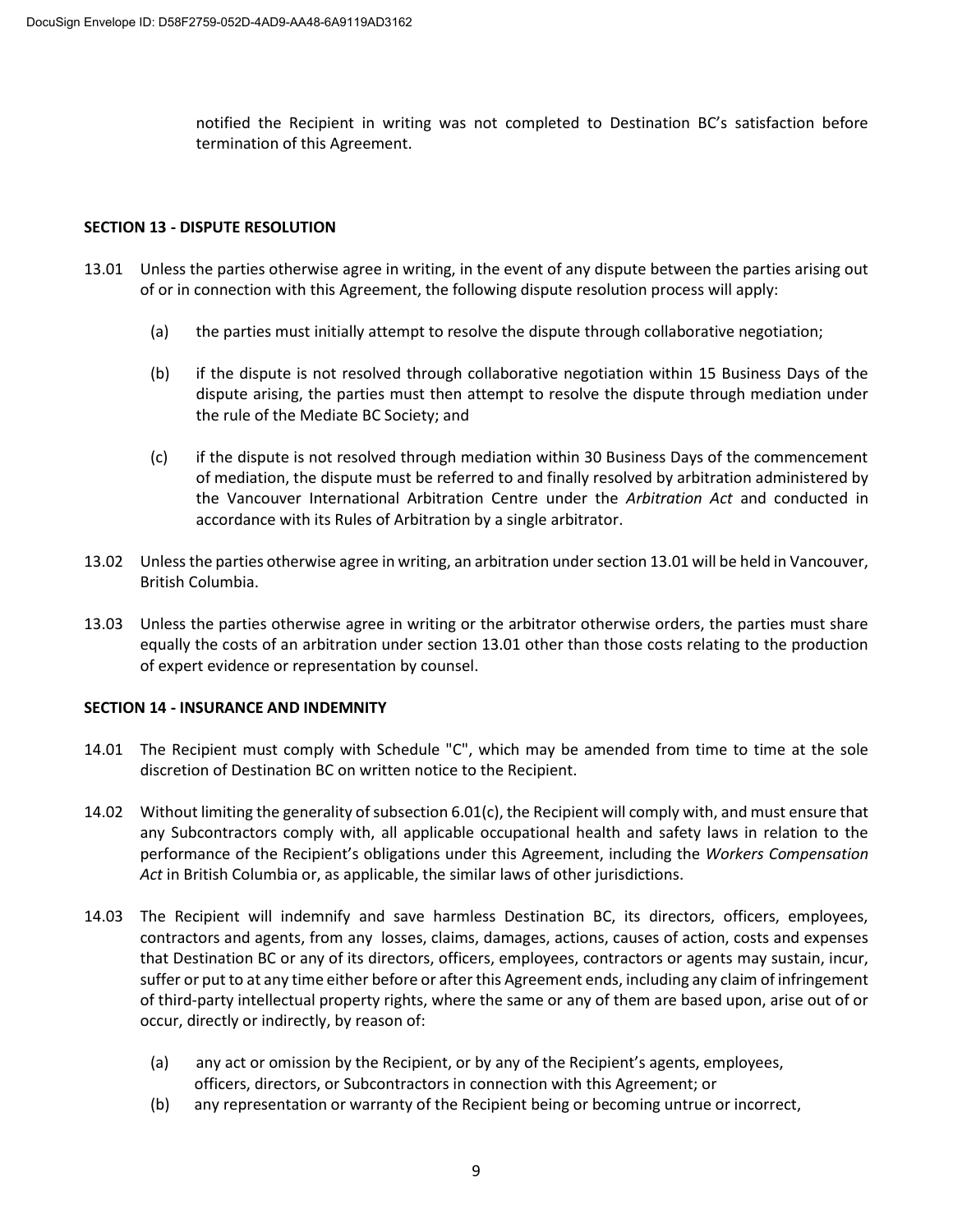excepting always liability arising out of the negligent acts or omissions of Destination BC or its directors, officers, employees, contractors, or agents.

### **SECTION 15 - ASSIGNMENT AND SUBCONTRACTING**

- 15.01 The Recipient will not, without the prior written consent of Destination BC:
	- (a) assign, either directly or indirectly, this Agreement or any right of the Service Provider under this Agreement; or
	- (b) subcontract any obligation of the Recipient under this Agreement.
- 15.02 The Recipient must ensure that:
	- (a) any person retained by the Recipient to perform obligations under this Agreement; and
	- (b) any person by a person by a person described in subsection (a) of this section to perform those obligations

fully complies with this Agreement in performing those obligations.

- 15.03 No subcontract, whether consented to or not, entered into by the Recipient will relieve the Recipient from any of its obligations under this Agreement or impose upon Destination BC any obligation or liability arising from any such subcontract.
- 15.04 This Agreement will be binding upon Destination BC and its assigns and the Recipient and its successors and permitted assigns.

#### **SECTION 16 - OWNERSHIP**

- 16.01 Destination BC exclusively owns all property and intellectual property rights, including copyright, in the Received Material and any information, equipment or other property provided by or on behalf of Destination BC to the Recipient as a result of this Agreement and the Recipient will forthwith deliver any and all such Received Material, information, equipment or other property to Destination BC on written notice to the Recipient requesting delivery of the same, whether such a notice is given before, upon, or after the expiration or sooner termination of this Agreement.
- 16.02 As between the Recipient and Destination BC, the Recipient exclusively owns all intellectual property rights, including copyright, in the Material.

## **SECTION 17 - OTHER FUNDING**

17.01 If the Recipient receives funding for or in respect of the Services from any other person, firm, corporation or other government or governmental body, then the Recipient will immediately inform Destination BC and provide a summary of the funding received, and at Destination BC's request, the Recipient will provide Destination BC with full and complete details thereof. Destination BC, in its sole discretion, may determine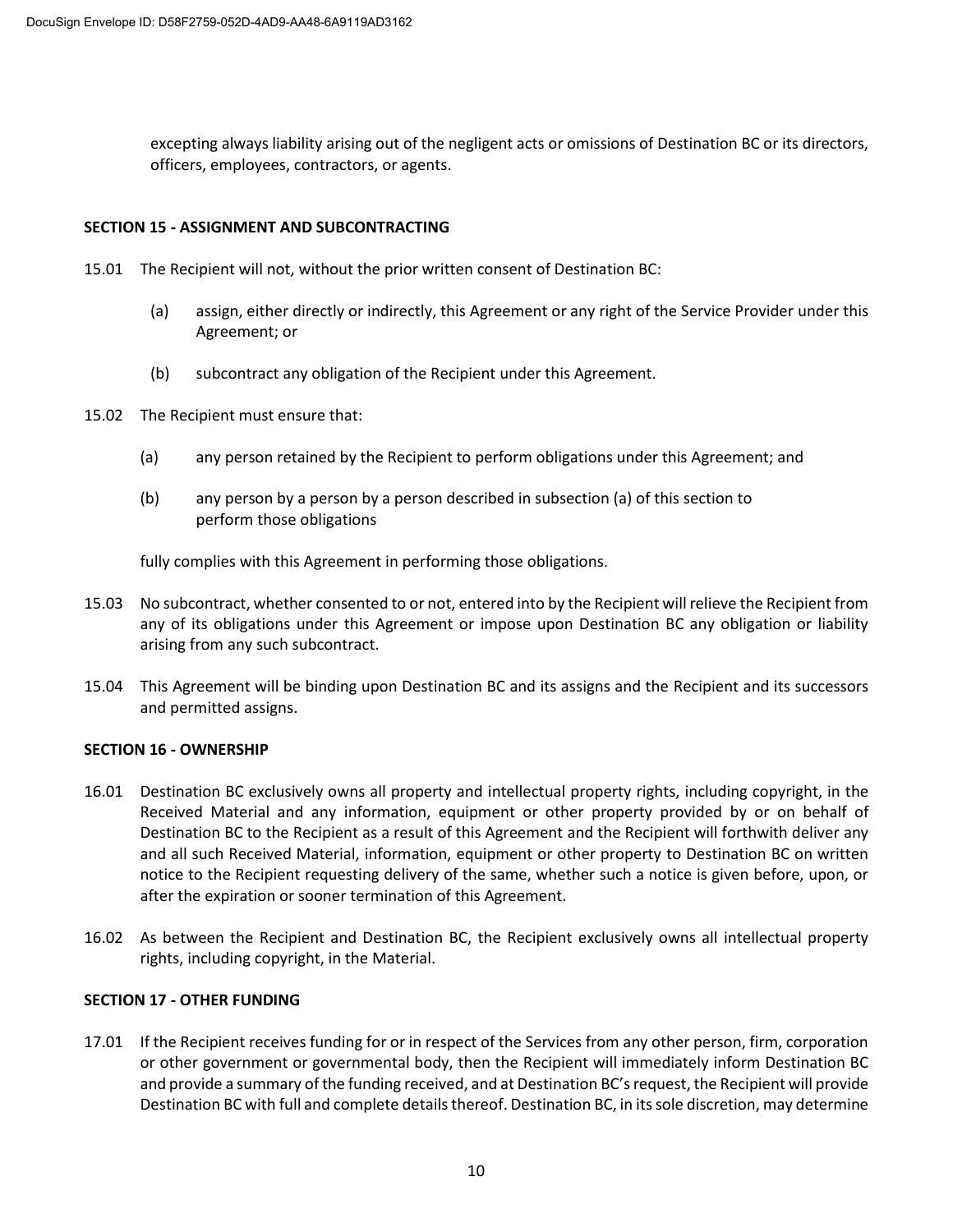whether such funding results in an Overpayment which may result in Destination BC, in its sole discretion, exercising its rights pursuant to section 3.04 of this Agreement.

- 17.02 The Recipient may secure additional funding for projects, initiatives and services from other sources, provided the projects or initiatives are not in conflict with the Recipient's commitments under this Agreement, and subject to the Recipient's compliance with the provisions of this Agreement, including without limitation this Article 17.
- 17.03 The Recipient may leverage the Financial Contribution provided as a part of this Agreement to obtain other funding so long as the Recipient complies with its obligations under this Agreement.
- 17.04 Nothing in this Agreement prevents the Recipient from submitting funding proposals for other projects or initiatives to Destination BC, nor does it prevent Destination BC from entering into additional agreements with the Recipient for services not covered under this Agreement.

## **SECTION 18 - NOTICES**

18.01 Any legal notice required or permitted to be given under this Agreement and any formal written communication (not including day to day business communications) from the Recipient to Destination BC must be mailed or personally delivered to the following address:

Destination BC 510 Burrard Street, 12<sup>th</sup> Floor Vancouver, BC V6C 3A8

Attention: Chief Executive Officer

18.02 Any legal notice required or permitted to be given under this Agreement and any formal written communication (not including day to day business communications) from Destination BC to the Recipient must be mailed or personally delivered to the following address:

Northern British Columbia Tourism Association 1274 5th Avenue Prince George, BC Canada V2L 3L2

Attention: Chief Executive Officer

- 18.03 Any written communication contemplated in this Article 18 from either party will be deemed to have been received by the other party on the fifth Business Day after mailing in British Columbia or on the date of personal delivery if personally delivered.
- 18.04 Either party may, from time to time, notify the other party in writing of a change of address and, following the receipt of such notice, the new address will, for the purposes of this Article 18, be deemed to be the address of the party giving notice.

#### **SECTION 19 - NON-WAIVER**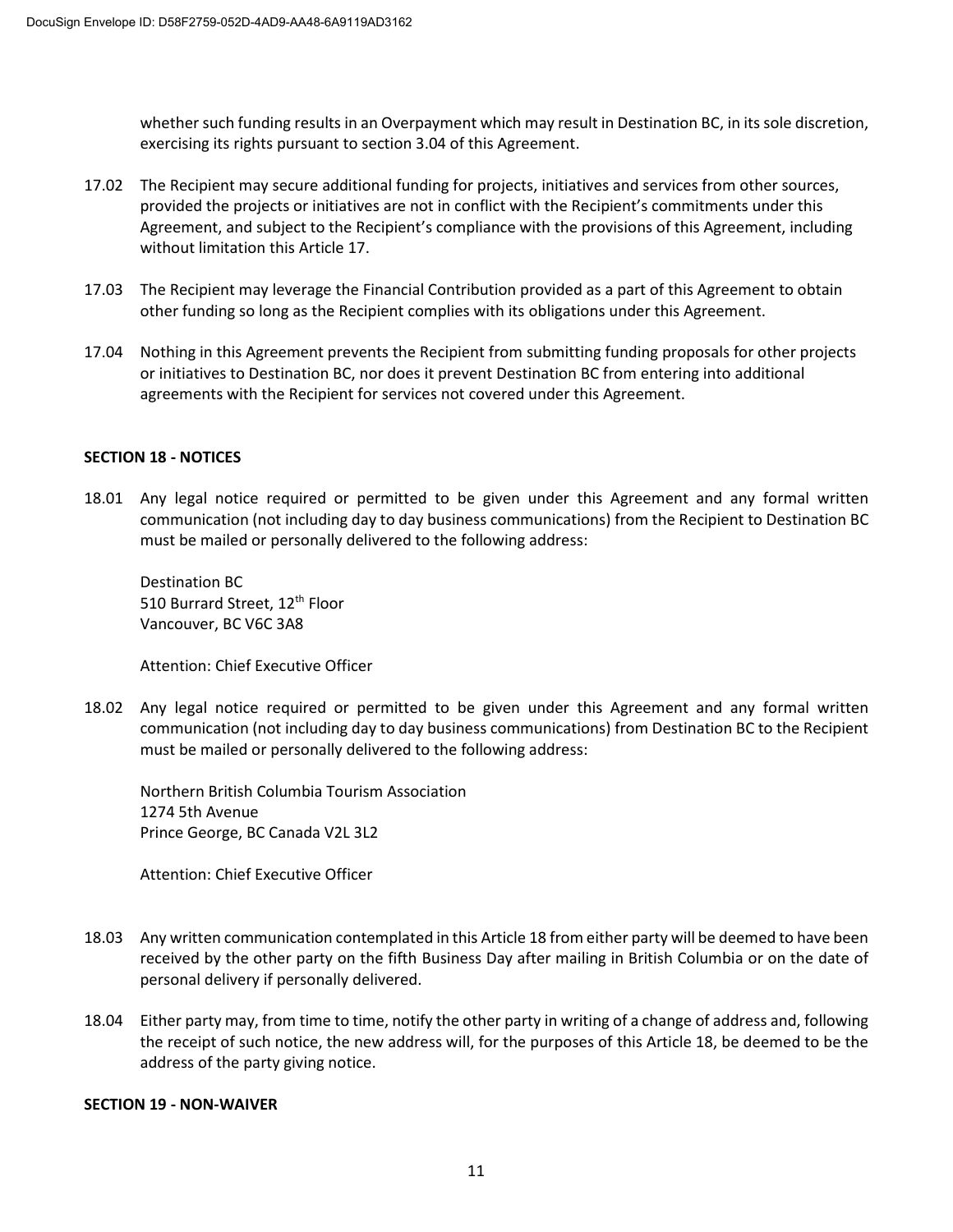- 19.01 No waiver of any term or condition of this Agreement or the satisfaction of a condition or nonperformance of an obligation by the Recipient under this Agreement will be effective unless it is in writing and signed by Destination BC.
- 19.02 Unless otherwise specified in writing and signed by Destination BC, no waiver will operate as a continuing waiver or a waiver of any other obligation or right under this Agreement.

### **SECTION 20 - ENTIRE AGREEMENT**

20.01 This Agreement, including the Schedules, constitutes the entire Agreement between the parties with respect to the subject matter of this Agreement.

### **SECTION 21 - SURVIVAL OF PROVISIONS**

21.01 All of the provisions of this Agreement in favour of Destination BC including, without limitation, sections 3.01 to 3.05, 5.01 to 5.03, 6.01(c), 7.01, 7.02, 8.01, 8.02, 10.01, 12.01, 12.03, 13.01 to 13.03, 14.01, 14.03, 15.03, 15.04, 16.01, 16.02, 17.03, 17.04, 18.01 to 18.04, 19.01, 19.02, 21.01, 22.07 to 22.09 and all of the rights and remedies of Destination BC, either at law or in equity, will survive any expiration or sooner termination of this Agreement.

#### **SECTION 22 - MISCELLANEOUS**

- 22.01 This Agreement will be governed by and construed in accordance with the laws applicable in the Province of British Columbia.
- 22.02 The Schedules to this Agreement (including any appendices or other documents attached to, or incorporated by reference into, those Schedules) are part of this Agreement.
- 22.03 No amendment or modification to this Agreement will be effective unless it is in writing and signed by or on behalf of the parties.
- 22.04 If any provision of this Agreement or the application to any person or circumstance is invalid or unenforceable to any extent, the remainder of this Agreement and the application of such provision to any other person or circumstance will not be affected or impaired thereby and will be enforceable to the extent permitted by law.
- 22.05 Nothing in this Agreement operates as a consent, permit, approval or authorization by Destination BC or any governmental authority or agency to or for anything related to the Services that the Recipient is required to obtain unless it is expressly stated herein to be such a consent, permit, approval or authorization.
- 22.06 Where the Recipient is a corporation, the Recipient warrants that the signatory has been duly authorized by the Recipient to execute this Agreement without corporate seal on behalf of the Recipient.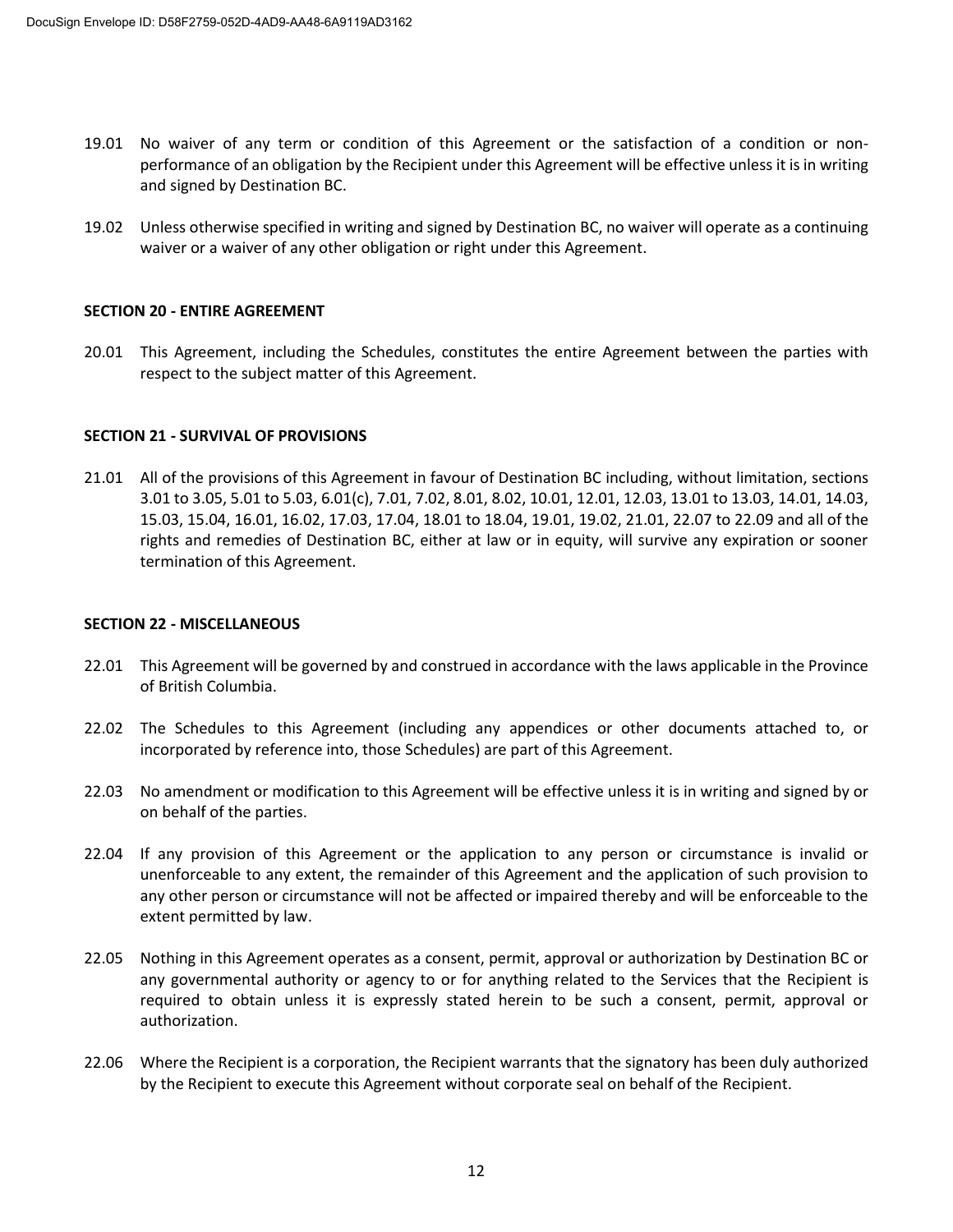- 22.07 For the purpose of sections 22.08 and 22.09, an "Event of Force Majeure" includes, but is not limited to, acts of God, changes in the laws of Canada, governmental restrictions or control on imports, exports or foreign exchange, wars (declared or undeclared), fires, floods, storms, strikes (including illegal work stoppages or slowdowns), lockouts, labour shortages, freight embargoes and power failures or other cause beyond the reasonable control of a party.
- 22.08 Neither party will be liable to the other for any delay, interruption or failure in the performance of their respective obligations if caused by an Event of Force Majeure, in which case the time period for the performance or completion of any such obligation will be automatically extended for the duration of the Event of Force Majeure.
- 22.09 If an Event of Force Majeure occurs or is likely to occur, then the party directly affected will notify the other party forthwith, and will use its reasonable efforts to remove, curtail or contain Event of Force Majeure as soon as is reasonably practicable after notice of the same has come to its attention.
- 22.10 The headings in this Agreement are inserted for convenience only and do not form part of this Agreement.
- 22.11 In this Agreement:
	- (a) "includes" and "including" are not intended to be limiting;
	- (b) unless the context otherwise requires, words expressed in the singular include the plural and vice versa; and
	- (c) unless otherwise specified, a reference to a statute by name means the statute of British Columbia by that name, as amended or replaced from time to time.
- 22.12 Time is of the essence in this Agreement and, without limitation, will remain of the essence after modification or extension of this Agreement, whether or not expressly restated in the document effecting the modification or extension.
- 22.12 If there is a conflict between a provision in a Schedule to this Agreement and any other provision of this Agreement, the provision of the Schedule is inoperative to the extent of the conflict unless the Schedule states that it operates notwithstanding a conflicting provision of this Agreement.
- 22.13 This Agreement may be entered into by a separate copy of this Agreement being executed by, or on behalf of, each party and that executed copy being delivered to the other party by a method provided for in sections 18.01 and 18.02 or any other method agreed to by the parties.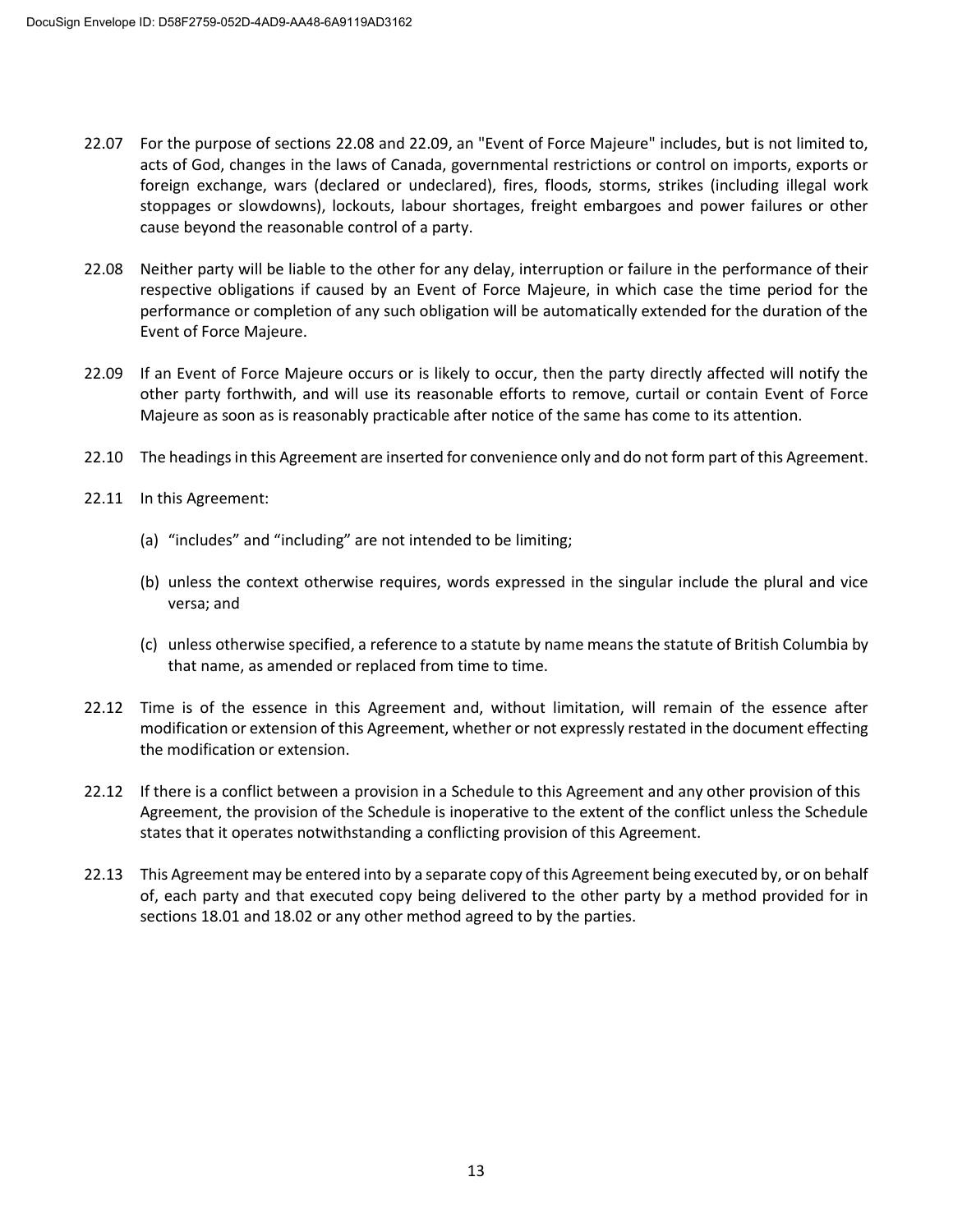The parties have executed this Agreement as follows:

| SIGNED on the 29 day of July<br>2021 by the Recipient (or, if not an<br>individual, on its behalf by its authorized<br>signatory): | SIGNED on the 29 day of<br>July<br>, 2021 on behalf of<br>Destination BC Corp. by its authorized<br>signatory: |  |  |
|------------------------------------------------------------------------------------------------------------------------------------|----------------------------------------------------------------------------------------------------------------|--|--|
| DocuSigned by:                                                                                                                     | DocuSigned by:                                                                                                 |  |  |
| Signature                                                                                                                          | Signature                                                                                                      |  |  |
| -656D66AEC1B64CF                                                                                                                   | -7921E9B079E1498                                                                                               |  |  |
| <b>Clint Fraser</b>                                                                                                                | <b>Richard Porges</b>                                                                                          |  |  |
| <b>Print Name</b>                                                                                                                  | <b>Print Name</b>                                                                                              |  |  |
| CEO                                                                                                                                | Interim President & CEO                                                                                        |  |  |
| <b>Print Title</b>                                                                                                                 | <b>Print Title</b>                                                                                             |  |  |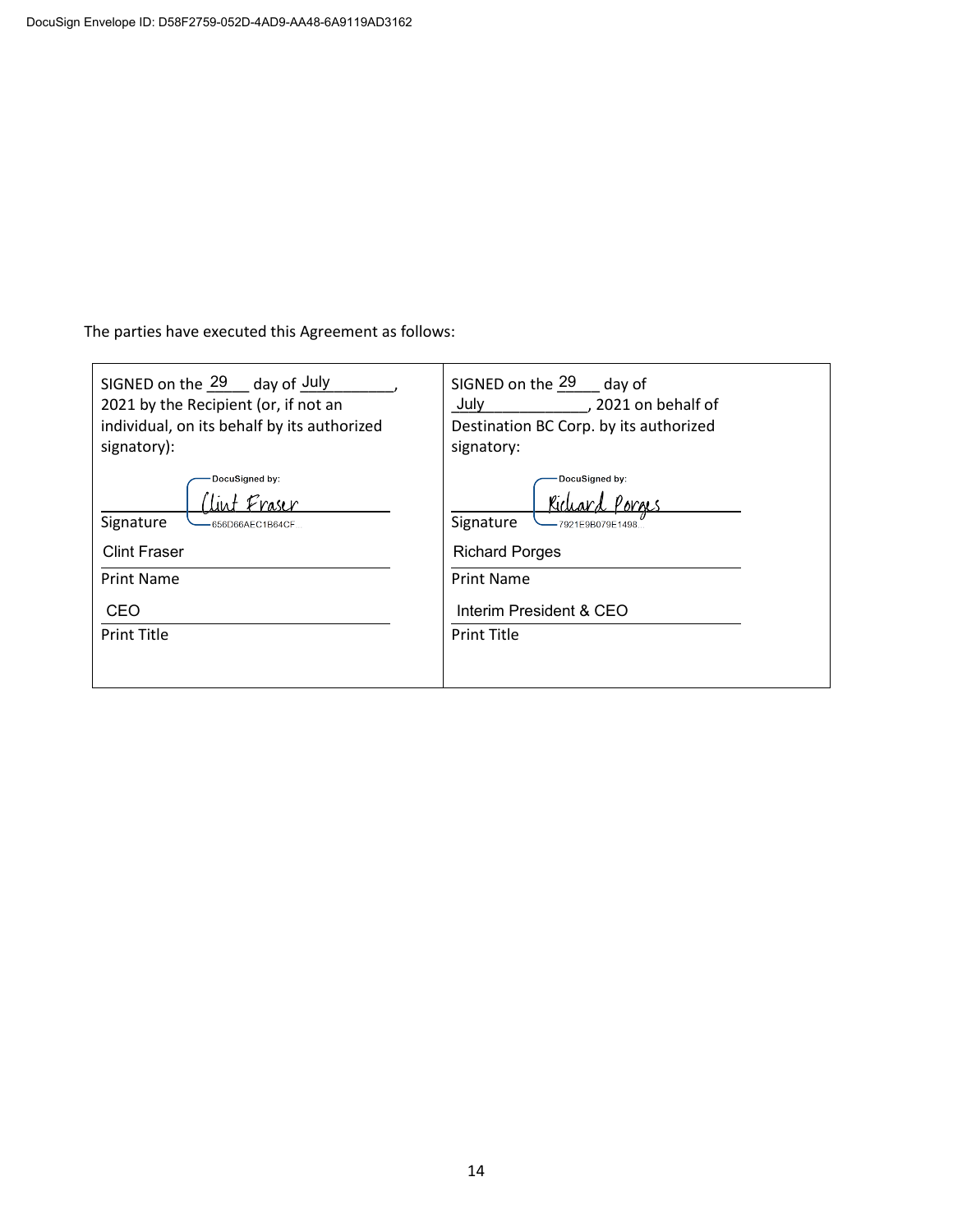## **SCHEDULE "A" - SERVICES**

## **ARTICLE 1 - TERM**

### **1.01 Term**

Notwithstanding the actual date of execution and delivery of this Agreement, the term of this Agreement (the "Term") commences on July 1, 2021 (the "Effective Date") and ends on March 31, 2024, unless extended in accordance with section 1.02 below or earlier terminated pursuant to the provisions of this Agreement.

## **1.02 Extension**

The Term of this Agreement may be extended for one additional two-year period at the mutual consent of both Parties.

### **ARTICLE 2 - PROGRAM DESCRIPTIONS**

### **2.01 Background & Objectives - General**

British Columbians continue to face significant challenges as a result of the COVID-19 pandemic. Recovering from the pandemic will require focused direction, strong alignment and ongoing engagement between public sector organizations and the Government of British Columbia. Rebuilding British Columbia's tourism industry while the path of recovery from COVID-19 and the long-term impacts of the pandemic on the tourism industry and British Columbia society in general, are not fully understood or predictable, will require that Destination BC, its partners and service providers and the agreements that govern their relationships, be flexible, agile and responsive to changing circumstances over the next three years. The benefits of this Shared Cost Arrangement will only be fully realized if the partners collaborate strongly, plan together and create mechanisms to respond quickly to potentially rapidly changing circumstances.

Government has set the following five overarching foundational principles for the entire public sector that inform all of Destination BC's policies, programs, services, and services provided on behalf of Destination BC:

- Putting people first;
- Lasting and meaningful reconciliation;
- Equity and anti-racism;
- A better future through fighting climate change; and
- A strong, sustainable economy that works for everyone.

Further to the foundational principle of lasting and meaningful reconciliation, Destination BC's work is governed by British Columbia's "United Nations Declaration [on the Rights of Indigenous Peoples Act](https://www.leg.bc.ca/parliamentary-business/legislation-debates-proceedings/41st-parliament/4th-session/bills/first-reading/gov41-1)" and the "Draft [Principles that Guide the Province of British Columbia's Relationship with](https://www2.gov.bc.ca/assets/gov/careers/about-the-bc-public-service/diversity-inclusion-respect/draft_principles.pdf) Indigenous Peoples." Programs and Services provided by, or on behalf of Destination BC will be consistent with the Act and the Draft Principles.

As a Crown agency, Destination BC also operates under the Taxpayer Accountability Principles: efficiency, accountability, appropriate compensation, service, respect, and integrity, ensuring Destination BC's programs reflect the priorities and values of government and their shareholders—the citizens of B.C.

Destination BC's 2020/21[-2022/23 Corporate Strategy,](https://www.destinationbc.ca/content/uploads/2021/03/CorporateStrategy2020-2023_March2021_Update-March-9.pdf) related Global Marketing and Destination Development Strategies, and the Super, Natural British Columbia® brand all align with Destination BC's legislated purpose, as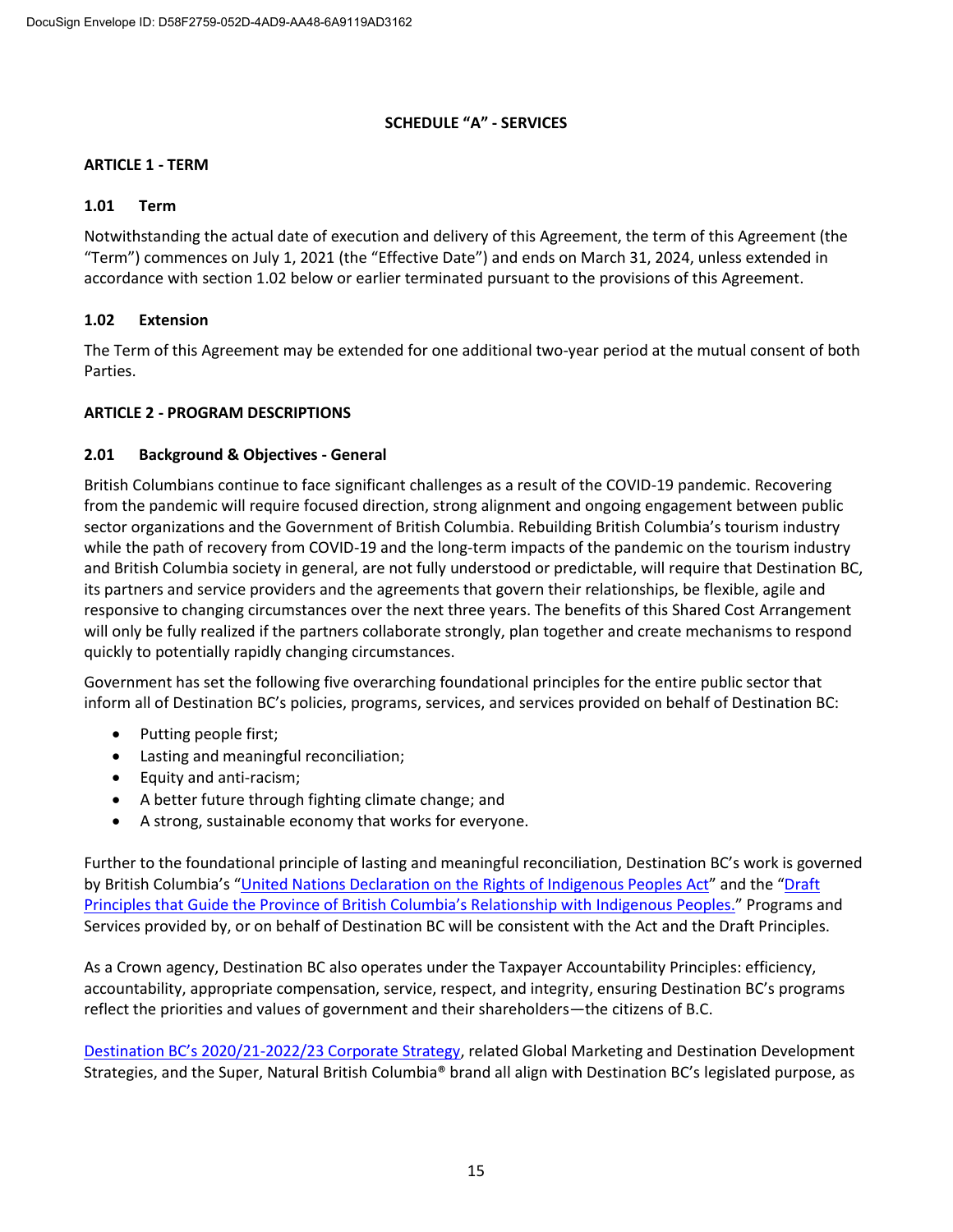articulated in the *Destination BC Corp. Act*. Destination BC's [annual Mandate Letter](https://www.destinationbc.ca/content/uploads/2021/06/2021-22DBCMandateLetter-Signed_Final.pdf) identifies the Government and Minister's specific priorities for the Corporation each year.

Destination BC has a long-standing contractual relationship with BC's Regional Destination Management Organizations ("RDMO"). Although each RDMO delivers services on behalf of Destination BC, each is an independent organization with its own Board of Directors and governance. Destination BC enters into agreements with each RDMO to support the achievement of Destination BC's key strategic priorities and increase the net benefits of tourism for all British Columbians and create long-term competitiveness for BC 's tourism industry. "Net benefits" simultaneously considers social, cultural, environmental, and economic benefits, and costs.

• **As set out in the Destination BC's** [2021/22-2023/24 Service Plan](https://www.destinationbc.ca/content/uploads/2021/04/2021-22DBCService-Plan_Final.pdf)

## • **Goal 3 to create a "Powerful Marketing Network"**

*"Objective 3.1: Collaborate with Regional Destination Management Organizations, and other key stakeholders, partners, and communities to align and focus on collective marketing and destination development efforts."*

• Destination BC will continue to work with the Ministry of Tourism, Arts, Culture and Sport and the RDMOs on the strategic planning and reporting of the Destination Development Program to ensure alignment with provincial tourism priorities outlined in the Strategic Framework for Tourism in B.C. and Destination BC's 'Invest in Iconics' strategy.

This "Background and Objectives – General" section will be reassessed each year against annual updates to the Destination BC Service Plan and Mandate Letter and any changes in Destination BC's Corporate Strategy or legislated purpose, or both, and updated accordingly by way of amendment to this Agreement.

# **2.02 Background and Objectives – Program Specific**

The Financial Contribution is being made available to the Recipient for Services to support the Destination BC programs set out below in this section. Programs supported by the Financial Contribution will be reassessed annually through the annual integrated planning process, as described in 2.06 (b). The required Projects and Services required to support each Destination BC program area will be developed annually through the RDMO-DBC Program planning process and documented in the annual Regional Operations Plan and associated Project Charters, as described in 2.06 (c) and (d). All program areas will support the development of Indigenous cultural tourism, as appropriate, with the concurrence of Indigenous Tourism BC.

During the annual integrated planning process and regularly throughout the year, Destination BC will provide data sharing and invite input and discussion to help the Recipient develop the Regional Operations Plan and inform other activities covered under the Agreement. The annual integrated planning process will provide the Recipient with the opportunity to provide advice, input and feedback on all Destination BC programs, including those not covered under this Agreement such as Research & Analytics, and Destination BC's Co-operative Marketing Partnerships Program.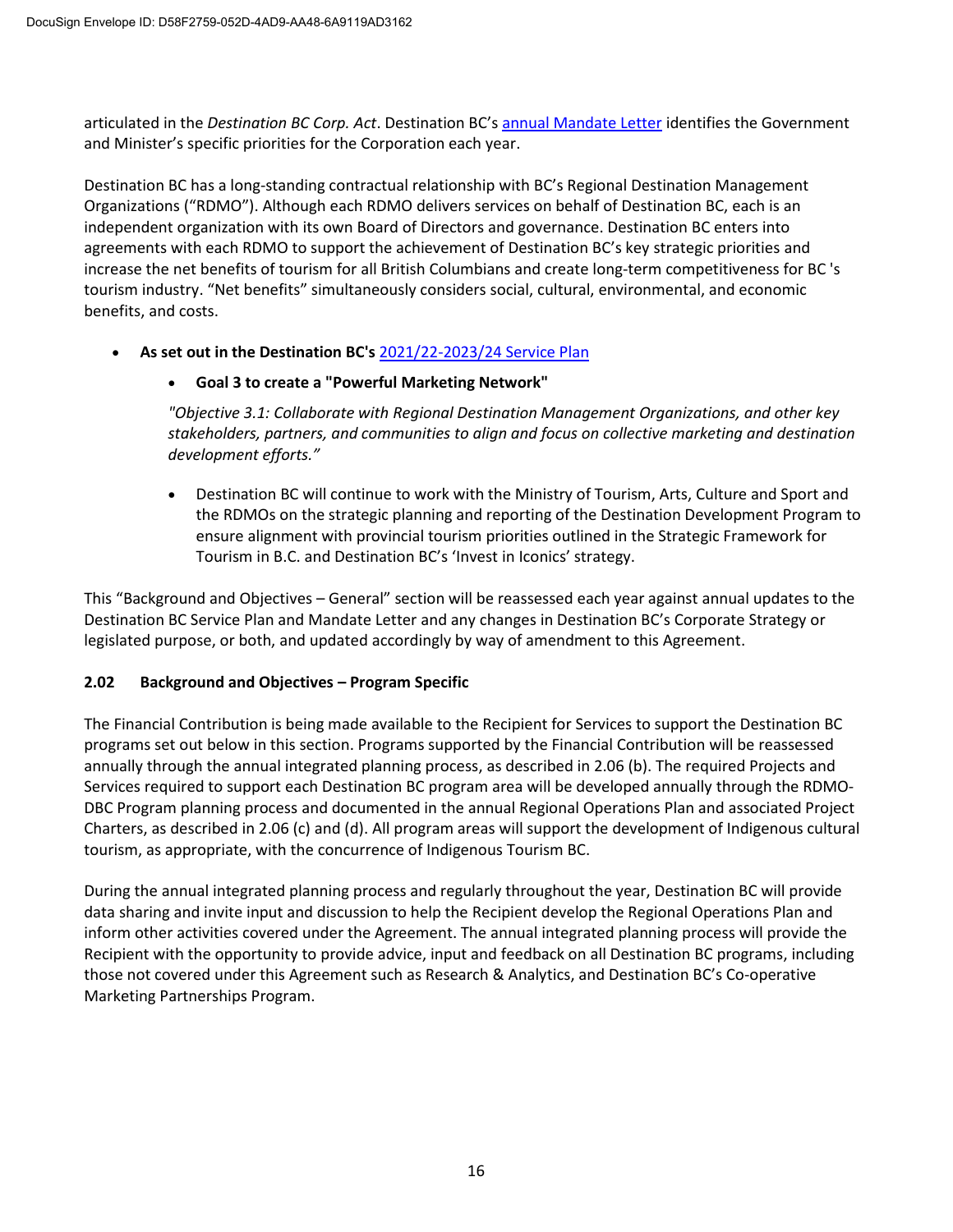### **Destination Development**

### *Background*

Destination development is the strategic planning and advancement of defined geographic areas to support the evolution of desirable destinations for travellers, focussing on the supply side of tourism, to provide long term benefits for all residents of the geographic area. Destination development leads to more compelling experiences, quality infrastructure, and remarkable services to entice repeat visitation and responsible travel. Destination BC offers destination development planning assistance, in partnership with Indigenous Tourism BC, the Ministry of Tourism, Arts, Culture and Sport, and the RDMOs, to support the ongoing viability of BC's tourism sector. Across the province, nineteen 10-year destination development strategies have been created which inform tourism region strategies. These strategies guide the long-term growth of tourism experiences and net benefits for the province and its residents.

## *Objectives*

Year by year objectives will be evolve as the program matures and will be determined through the annual Integrated Planning Process.

For 2021-22 objectives could include:

- Updating the planning area and regional destination development plans for the impacts of COVID and priorities for recovery;
- Communicating the updated priorities with industry, communities, First Nations, and all levels of government;
- Making progress on Planning Area Strategy implementation; and
- Increased alignment of marketing & development for planning area partners.

#### **Destination Stewardship**

#### *Background*

To build a strong future for all British Columbians, and for generations to come, Destination BC wants to be excellent stewards of our province—ensuring we thoughtfully develop the economic, social, cultural, and environmental benefits of tourism across British Columbia. Destination BC is doing more to balance all aspects of sustainability and are working on specific areas that benefit from a provincial leadership role. Through this strategic imperative, we are focused on three key elements:

#### *UNDRIP and Truth and Reconciliation Calls to Action*

- Working in partnership with industry, governments, and Indigenous Tourism BC to better support Indigenous communities that want to benefit from tourism
- Working with industry to understand, support, and implement the United Nations Declaration on the Rights of Indigenous Peoples and Reconciliation

#### *Sustainability*

- Working with the provincial government and all our industry partners to support the implementation of Clean BC, the provincial strategy to reduce carbon pollution, increase use of clean energy, and reduce waste
- Assessing BC tourism against the United Nations 17 Sustainable Development Goals
- Supporting the development of more accessible and inclusive tourism experiences and employment
- Educating industry, residents, and visitors on sustainable tourism practices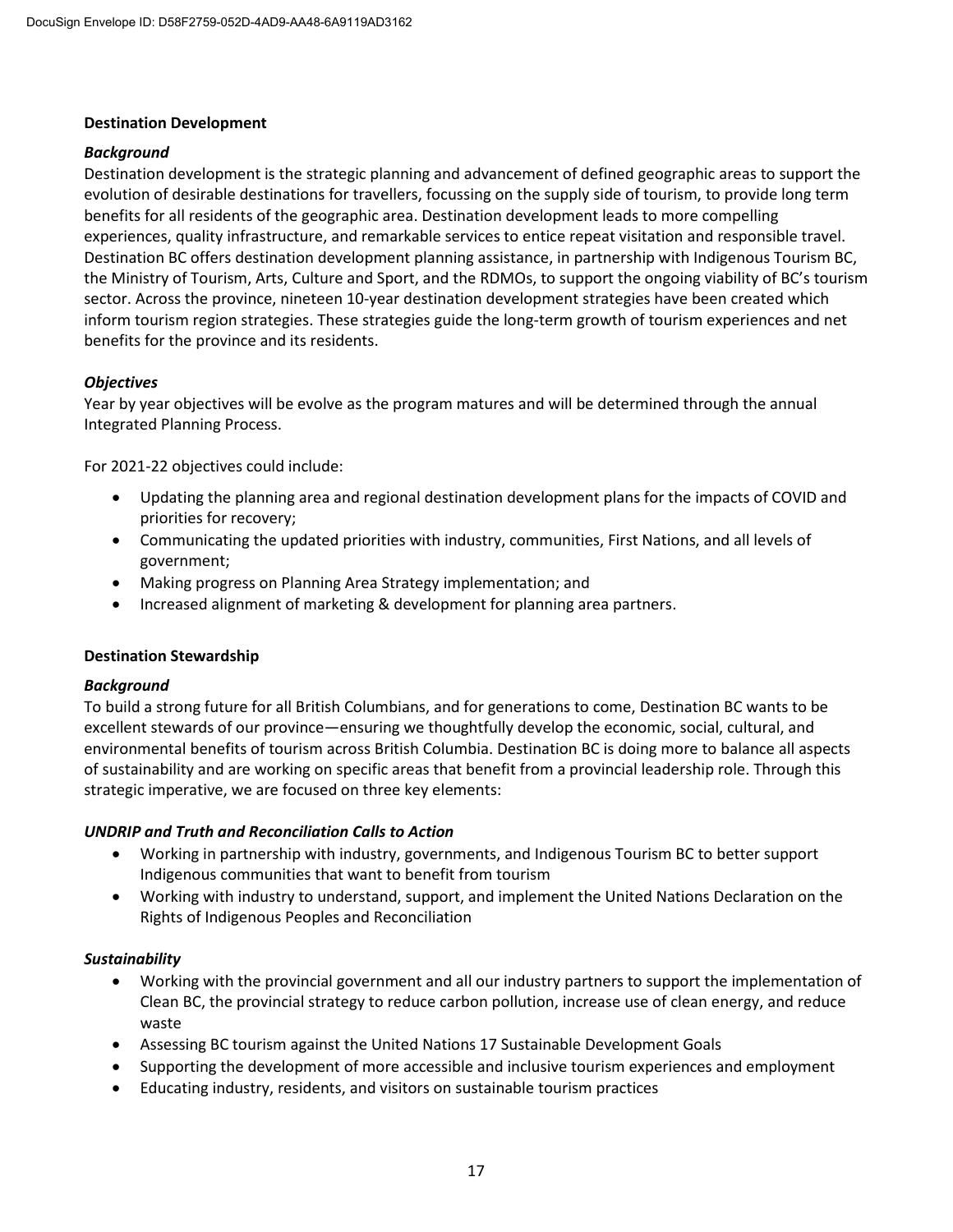• Managing visitor volume provincially through seasonal and geographic dispersion

# *Resident Quality of Life*

• Ensuring sustainable tourism growth contributes to the economic well-being and social fabric of BC communities

Engaging residents in tourism and building public awareness of the benefits that tourism brings to all British Columbians

## *Objectives*

Year by year objectives will evolve as the program matures and will be determined through the annual Integrated Planning Process.

For 2021-22 objectives could include:

- More accessible tourism experiences available for visitors;
- Visitors are more aware of available accessible tourism experiences;
- More BC residents believe that the tourism industry plays an important role in the economic well-being of British Columbia; and
- More BC residents agree that tourism supports a greater diversity of amenities in their community than would be feasible without visitors.

## **Industry Training & Business Advisory Services**

## *Background*

Industry Development provides learning programs and resources that support BC's small and medium sized tourism businesses, and other organizations in their efforts to deliver outstanding guest experiences, effective marketing, and tangible business results, focussing on programs not readily available from other suppliers and aligned with Destination BC's Corporate Strategy. Industry Development is responsible for the Learning Centre, which provides access to resources and tools, best practices, workshops, training programs, and insights for BC's tourism industry. In addition, Industry Development manages outreach to the tourism industry to actively engage them in Destination BC's Marketing and Industry Development programs, including business listings on HelloBC.com and Product Presentations.

## *Objectives*

Annual objectives will be set year by year through the annual Integrated Planning Process.

Short- and long-term objectives could include:

- Destination BC Learning and Development resources evolve with changes in highest priority industry needs (within Destination BC's mandate);
- More tourism businesses and partners in each region of the province benefit from Destination BC Learning and Development training opportunities and resources available to them;
- Destination BC workshop participants are supported post-workshop to adopt training outcomes and develop new skills and products;
- Small and medium sized businesses receive the training and assistance to support their recovery from the pandemic and their future success; and
- More accessible tourism businesses are available for visitors.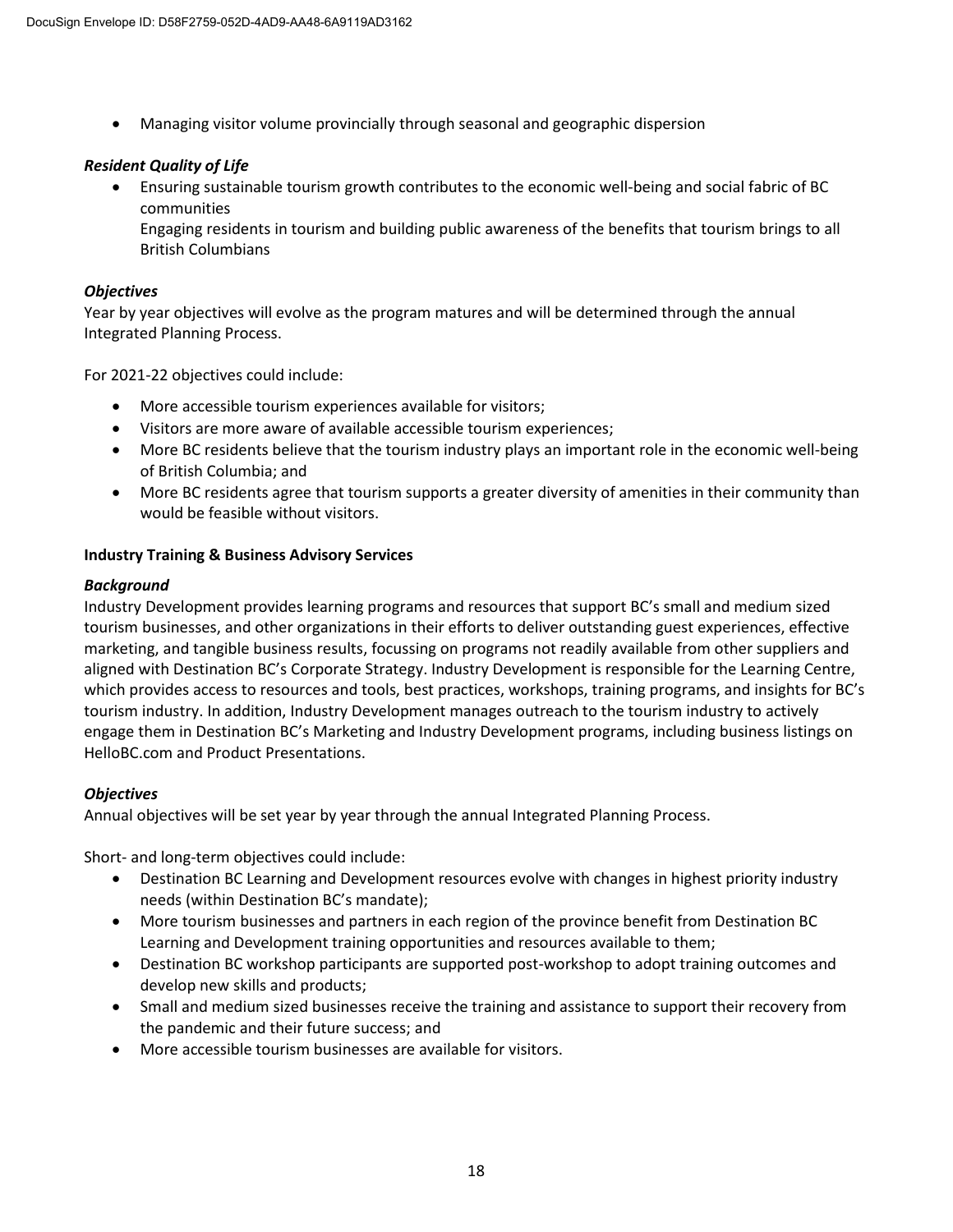### **Invest in Iconics Strategy**

### *Background*

The Invest in Iconics strategy is a key element of Destination BC's 2020-23 Corporate Strategy. The Invest in Iconics strategy supports the revenue growth target in the (pre-CVOID) Strategic Framework for Tourism in BC and to achieve greater dispersion of the benefits of tourism throughout British Columbia. To dramatically increase tourism revenue and net benefits responsibly and sustainably, travellers need truly compelling reasons to travel to more places in British Columbia in more seasons. The Invest in Iconics Strategy was informed by an extensive review of global best practices, 300+ existing travel routes and destinations in BC, research on our core markets and the Destination Development strategies developed within the 19 planning areas and four regions.

Since the strategy was initially developed, the COVID-19 pandemic has had a devastating impact on the tourism industry. While the tourism industry's priorities have temporarily shifted to focus on business survival and continuity, Destination BC continues to develop this strategy (albeit it at a different pace) to ensure BC's recovery and renewal in what will be a very competitive international environment.

The Invest in Iconic strategy focuses on creating, branding, and marketing travel routes and destinations to grow BC's tourism revenue by incrementally increasing seasonal dispersion of travelers to mature destinations and geographic dispersion of visitors to high-potential destinations around BC. Integral to this strategy is the integration of place branding and place making:

### *Iconics – Place Branding*

• Place branding uncovers and elevates the unique appeal and identity of a destination, then distills it into a strategic positioning with differentiating characteristics that are competitively distinctive and globally compelling.

## *Iconics – Place Making*

• Place Making is an approach to the design, management, and enhancement of destinations for both residents and travellers. It involves working collaboratively with governments, industry partners, residents, and brand experts to turn a destination's vision into reality, by strategically deliberate in the creation of experiences, products and services that elevate and deliver on the place brand's unique selling proposition.

Integrated place branding and place making has the power to dramatically increase interest in and travel to destinations and enhance the in-destination experience for residents and visitors, fueling sustainable growth for British Columbia's tourism industry.

## *Objectives (long term)*

- World famous travel routes and destinations that drive increased revenue and benefits for all parts of British Columbia, in all seasons, creating a year-round robust tourism sector in BC;
- Traveler and resident expectations are exceeded experiences deliver on the brand promise, creating positive word of mouth fueling future visitation;
- Strong industry support and alignment tourism organizations, businesses, operators, and workers are proud to market themselves as part of an Iconic and see direct business benefits from doing so;
- Compelling public and private tourism development opportunities and funding/financing mechanisms for investment; and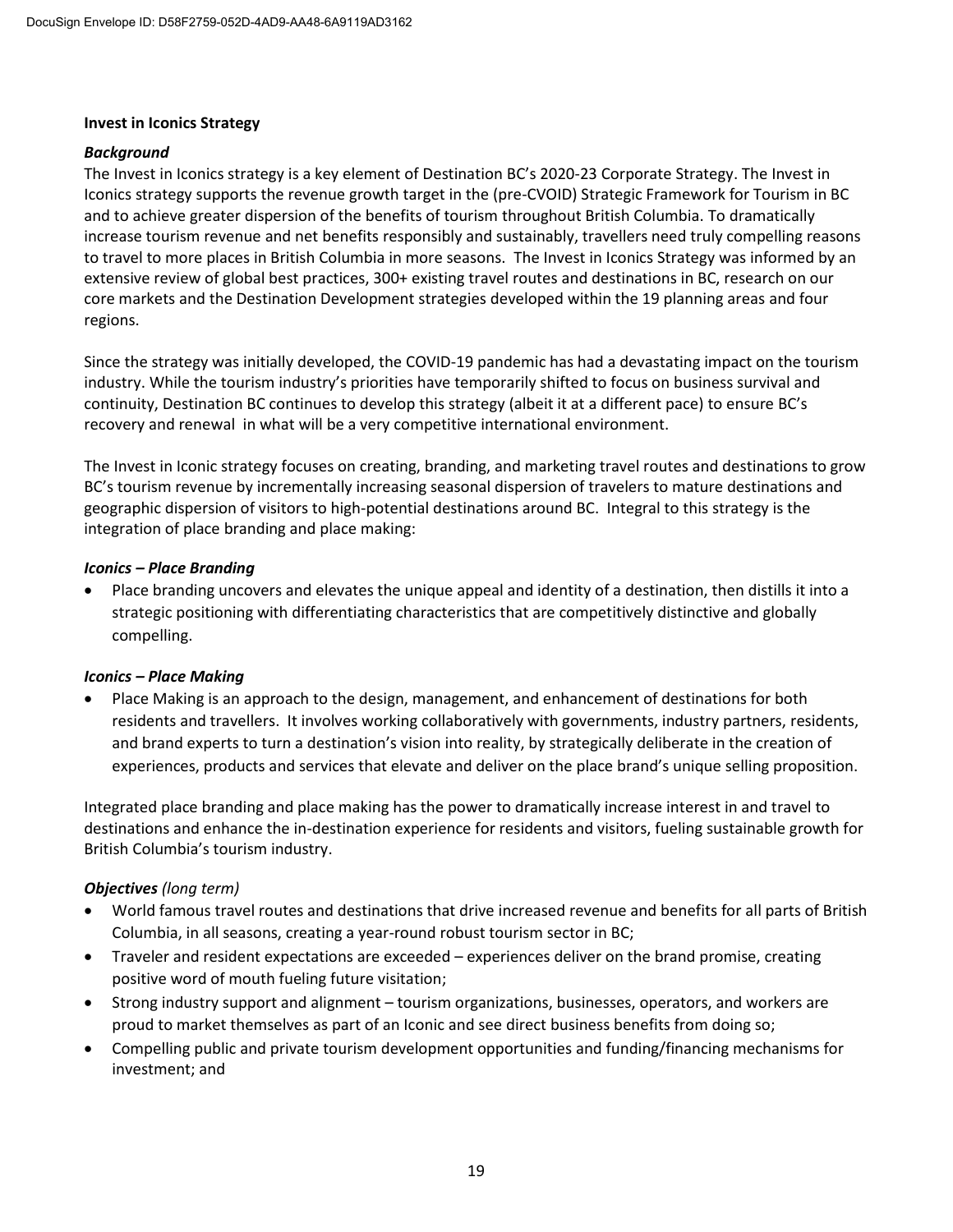• Creating a better province for all British Columbians – enhanced job opportunities, livability, and enjoyment of all parts of BC for its residents.

Year by year objectives will be evolve as the program matures and will be determined through the annual Integrated Planning Process.

# **Travel Trade**

## *Background*

Travel trade is a key channel to reach consumers in overseas markets. Travel trade includes online travel agents, receptive tour operators, tour operators, wholesalers, and travel agents. Located in the country they are selling to, the travel trade has an intimate knowledge of the travellers' interests and motivations and promote tourism experiences and vacations. Working with the travel trade in a variety of overseas markets helps British Columbia's tourism industry achieve a "balanced portfolio" of markets. Destination BC works with international tour operators on itinerary development support, product knowledge, training and education, familiarization tours, and joint marketing initiatives, to drive business.

## *Objectives*

- Quality Travel Trade familiarization tours ("FAMs") and experiences are delivered in collaboration with regional stakeholders;
- Tourism businesses and organizations in all regions of the province understand the value of and support Travel Trade FAMs;
- Attendance at relevant trade and media shows; and
- The number of FAMs and shows that Destination BC and the RDMOs participate in and performance measures and annual targets will be determined annually through Integrated Planning.

# **Travel Media**

## *Background*

The Travel media relations program works with travel media, journalists or outlets who specialize in telling travel and lifestyle stories, to create exposure for BC as a destination of choice. Travel media relations is an essential marketing channel to tell our brand story, build awareness, and encourage target travellers to visit BC. The program team works with journalists, freelance writers, social influencers, editors, and broadcasters on travelfocused stories to build destination awareness in our top markets. Destination BC Travel Media Specialists support media with research, travel planning, image sourcing, interview contacts, filming, and more.

## *Objectives*

- High level of consumer awareness of Iconics is generated through unpaid media in collaboration with Destination BC;
- Quality Iconics FAM experiences suitable for the media outlets are delivered in collaboration with regional stakeholder;.
- Iconics story ideas and media pitches suitable to share with media outlets have been generated in collaboration with key stakeholders and communities;
- Tourism businesses and organizations in all regions of the province understand the value of Travel Media and support travel media FAMs; and
- An annual plan, performance measures and targets will be set through the integrated planning process.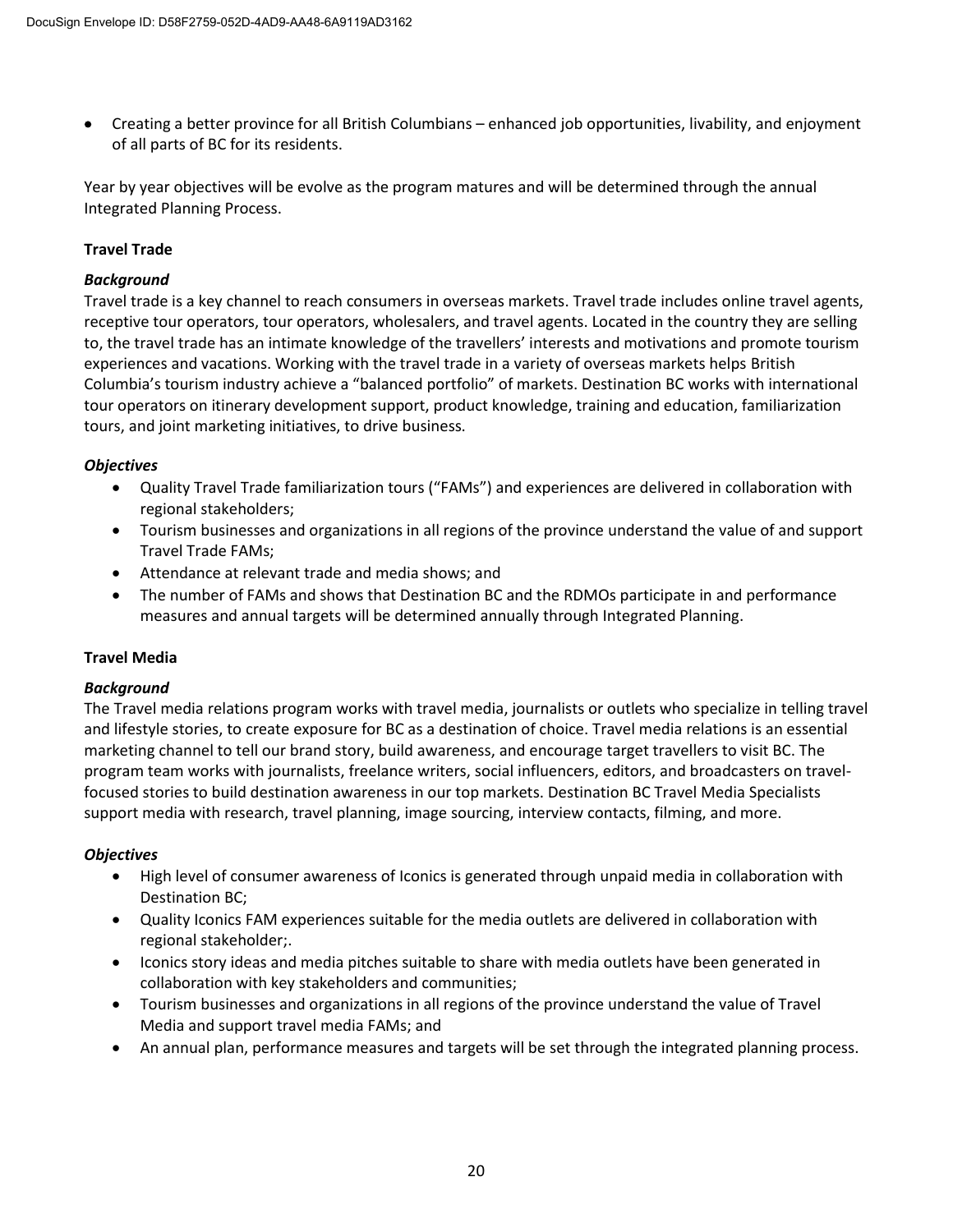## **Content Marketing**

## *Background*

Destination BC's Global Content team creates and curates content and collaborates with others across the province to produce compelling stories in multiple formats. Content marketing connects global travellers with stories that bring the Super, Natural British Columbia brand to life, integrating links to trip planning and industry partners, applying insights from key distribution platforms, and amplifying real stories from BC visitors. Destination BC's content marketing strategy has a strong focus on immersive, compelling multimedia content, designed to create emotional urgency to visit British Columbia. It focuses on delivering content tailored to motivate our target markets in the right channels at the right time. Destination BC takes a shared approach to content marketing, built on common tools, processes, and expertise. The shared approach enables content collaboration across BC's tourism network by providing a virtual library for industry partners to access, contribute, and share content.

## *Objectives*

- More partner content is included in DBC's marketing activities;
- All areas of BC are represented in content commonwealth programs;
- Potential travellers receive timely, accurate information through Destination BC's content marketing activities;
- Tourism industry partners across the province are represented through our Recovery marketing efforts; and
- Annual plans, performance measures and targets will be set through the annual integrated planning process.

## **Social Media Marketing**

## *Background*

The Destination BC Social Media team works to drive word-of-mouth marketing on a global scale by listening and responding to potential and on-the-ground visitors, curating and amplifying high-quality User-Generated Content, sharing highly relevant content optimized for different platforms, and building a community of passionate BC advocates in key global markets.

The Destination BC Social Media team manages Destination BC's global social media channels, planning, optimizing, and distributing content across six geographic areas in four languages, and encouraging the sharing of authentic user-generated content and stories throughout those communities. An "always-on" approach allows the team to provide trip-planning information and referrals to partners when our followers need it. The approach generates valuable consumer and content insights that feed into our marketing and content planning. We also work with global influencers and brand ambassadors to drive awareness and advocacy via social media channels to reach new audiences. In support of the overall social media strategy, the RDMOs manage regional social media channels.

## *Objectives*

- Curate authentic stories about BC that people feel compelled to share;
- Reach new audiences through influencers and amplify our brand ambassadors to drive advocacy;
- Grow engagement within the global Destination BC social media community to maximize our impact in all key markets and segments;
- Foster awareness and adoption of #exploreBC by residents, visitors, and industry partners;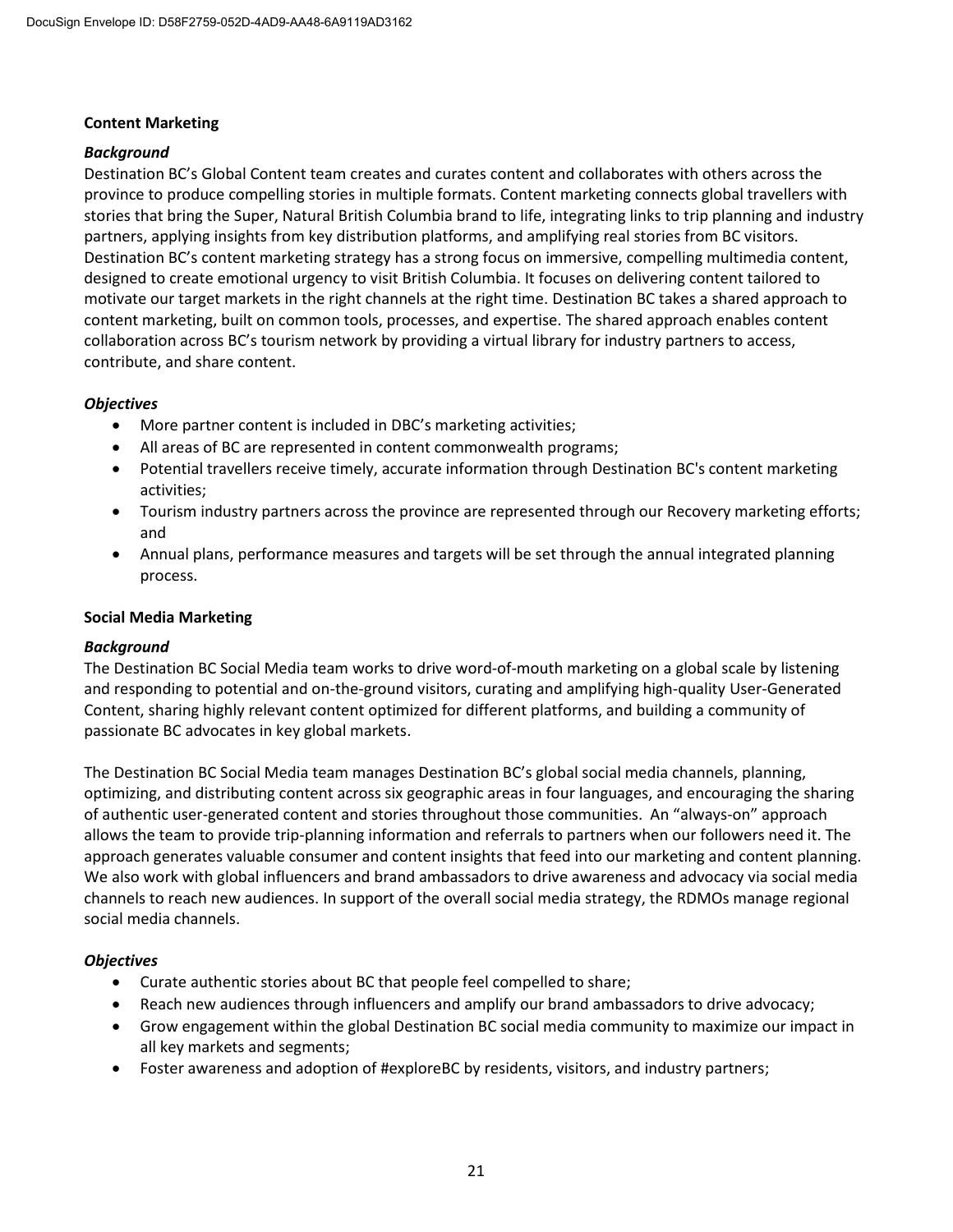- Empower industry partners with social media tools and training to create a provincial network of online visitor services and social media marketing experts;
- Create remarkable on-the-ground experiences in BC which results in increased peer-to-peer recommendations;
- BC residents and other potential travellers who are interested in visiting a region of BC see relevant and inspiring content; and
- Tourism industry partners across the province are represented through our collective social media efforts.

## **2.03 Standards of Performance**

The Recipient must:

- (a) deliver the Project and perform the Services, both as developed through the Planning Process and as articulated in the Regional Operations Plan, in furtherance of the Program objectives;
- (b) ensure that all persons employed or retained to perform the Services are qualified and competent to perform them and are properly trained, instructed and supervised; and
- (c) perform the Services to a standard of care, skill and diligence maintained by persons providing, on a commercial basis, services similar to the Services.

## **2.04 Process for Requesting Modifications to the Agreement**

Both Destination BC and the Recipient recognize that the tourism industry needs to be able to respond to any significant changes in market conditions locally and globally, and that from time to time the industry will require different levels of support and types of programs provided by Destination BC and the Recipient than are covered under this Agreement.

Either party may request a change to the Services covered by the Agreement. If either party proposes changes to the Agreement, such party shall deliver a request in writing describing the change to the representative of the other party as indicated in section 18. The party receiving the request shall respond in an appropriate timely manner following its receipt thereof. If the receiving party is amenable to the request, it shall notify the requesting party, and the requesting party shall submit a Modification Agreement in draft form for the consideration and approval of the other party.

Notwithstanding the foregoing, both parties recognize that in an Emergency, an immediate response is required. In the case of responding to an Emergency situation, agreed upon changes to the Agreement can be initially made verbally and confirmed by email based on the requirement that the parties will ratify the agreement through a written Modification Agreement signed by an authorized representative of each party as soon as possible.

## **2.05 Regional Tourism Partnership Shared Commitments**

As primary partners in promoting the development of the tourism industry in British Columbia, increasing the net benefits of tourism for all British Columbians, and creating long-term competitiveness for BC 's tourism industry, Destination BC and the RDMOs commit to:

• Communicate, consult, and work with each other in a timely, open, and transparent manner;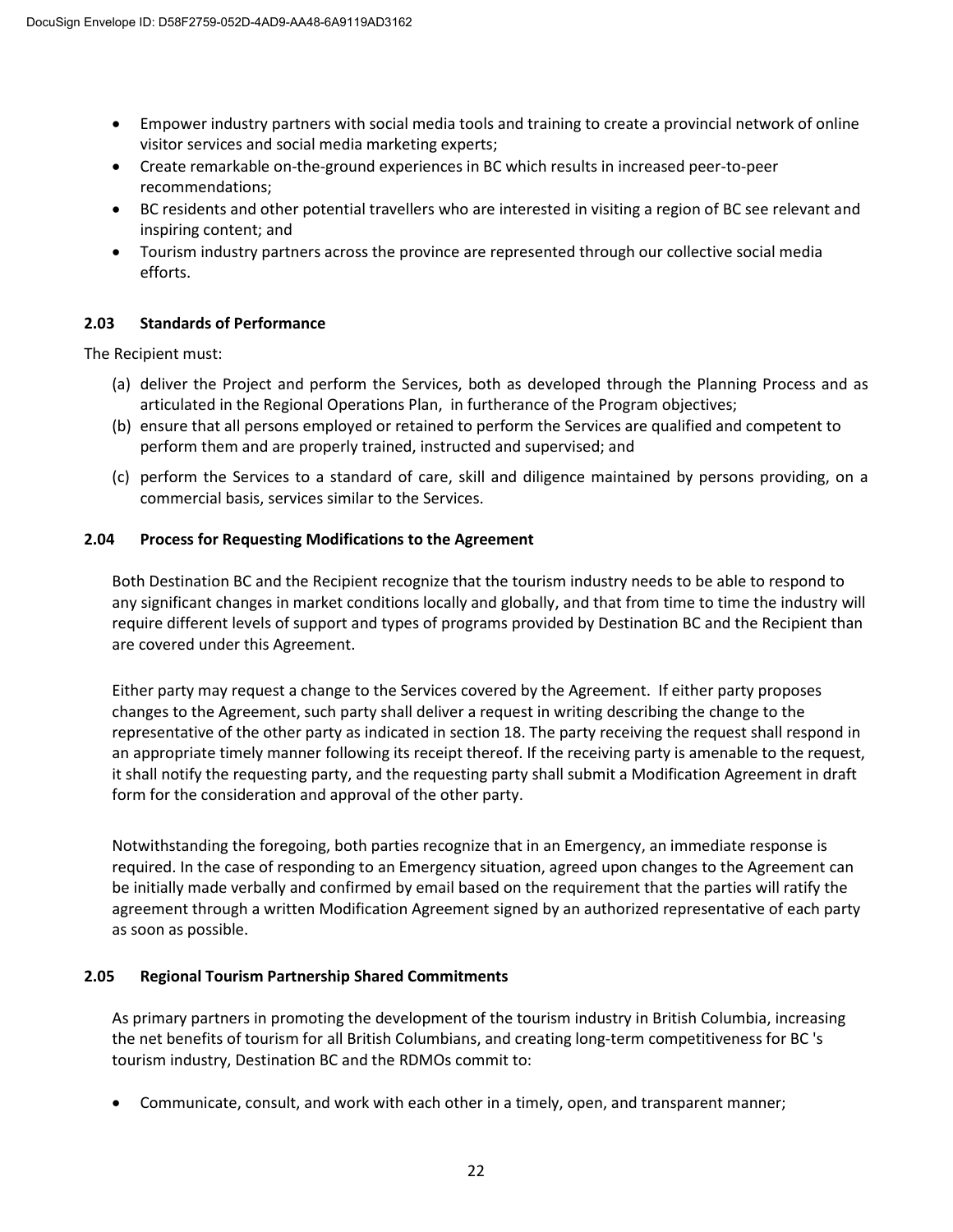- Coordinate efforts to minimize duplication and ensure that all related programs and services are delivered in the most efficient, effective way and build on each other's successes, experience and investments;
- Provide the best possible service delivery that promotes ease of access to programs and initiatives and achieves positive outcomes for the tourism industry;
- Subject to applicable legislation and policy, share data, information and research related to their activities and issues in support of outcomes;
- Assume mutual accountability for the achievement of outcomes and report these outcomes to the public in an open, transparent, effective, and timely manner;
- Develop a coordinated approach to joint public communications at the project level, and more broadly on the partnership level; and
- Ensure provincial government funding is well managed and support achievement of outcomes through regular audits and evaluations.

# **2.06 Deliverables/Milestones**

The Recipient will:

- (a) participate in an integrated RDMO-DBC Program planning process with each Destination BC Program within the scope of this Agreement to finalize the Transitional 2021/2022 Regional Operations Plan to be submitted to Destination BC by September 30, 2021. The parties recognize that 2021/2022 is a transitional year and the Recipient may have made commitments that cannot be unwound quickly. The Transitional 2021/2022 Regional Operations Plan will recognize this and include a plan to fully transition to the full accountabilities noted in this agreement by April 1, 2022;
- (b) participate in Destination BC's annual Integrated Corporate Planning process, held during Quarter 3 of each Fiscal Year, and contribute to (i) an updated situational analysis, (ii) a review of Destination BC's strategic corporate priorities, (iii) Destination BC programs included in the Agreement, and (iv) the development of Destination BC's annual Operations Plan and Budget;
- (c) participate in the annual integrated RDMO-DBC Program planning process with each Destination BC Program within the scope of this Agreement to finalize the annual Regional Operations Plan which will be submitted to Destination BC for review at least 30 days prior to the start of each Fiscal Year of the Term. The annual Regional Operations Plan will describe the key priorities related to each Destination BC Program, related Projects, deliverables, and associated goals, measures, and targets;
- (d) participate in the development of a Project Charter for all Projects that the Recipient participates in with Destination BC staff during the Term. Each individual Project Charter will provide a comprehensive overview of the project that allows all parties involved to reach agreement and document major aspects of the project such as the objectives, the scope, the deliverables, key performance measures and targets, and the resources required. Each individual Project Charter is required to be reviewed and approved by the Chief Executive Officer of Destination BC and the Chief Executive Officer of the Recipient before being finalized; and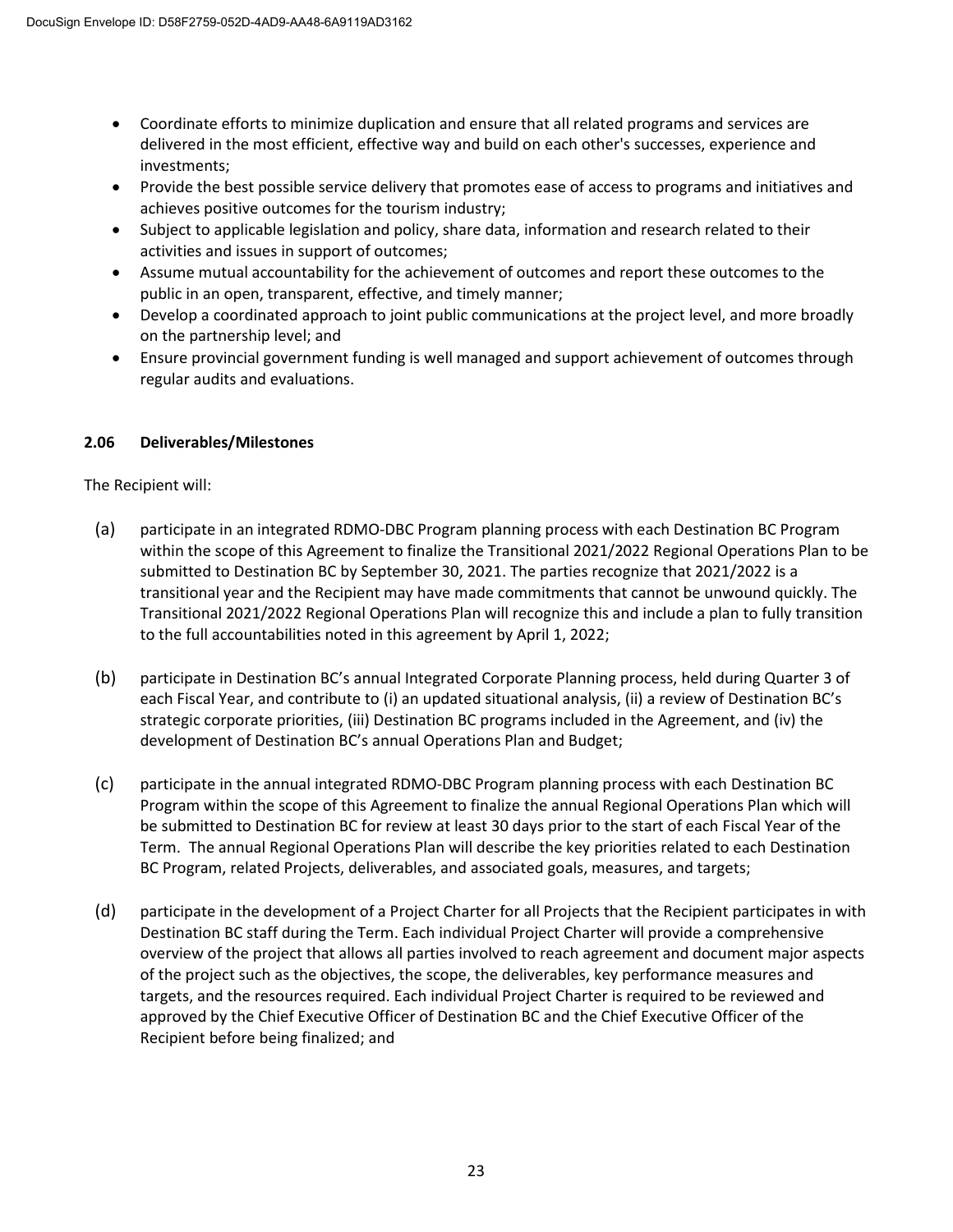(e) participate in Destination BC's Quarterly Corporate Planning and Performance Forum, held within 45 days of the end of each quarter, as an opportunity to (i) provide Project status updates, (ii) discuss Project performance against key measures, and (iii) discuss issues and required actions.

## **2.07 Reporting**

The Recipient will provide regular updates and reports to Destination BC advising of the status of the Projects and the provision of the Services and, without limiting the generality of the foregoing, will provide the following Reports in the manner and format indicated, and on or before the deadlines set out, below:

# **a) Project Reporting**

Project reporting requirements will be established through the development of the Project Charter. The Recipient must make all reasonable efforts to provide ongoing Project reporting in the form and frequency as they have agreed to in the Project Charter.

## **b) Quarterly Regional Performance Report**

The Recipient must, no later than 45 days after the end of each quarter during the Term, submit a Quarterly Regional performance report to Destination BC that summarizes the Recipient's performance against their agreed to deliverables and commitments as defined in the annual Regional Operations Plan during the Quarter. A template will be developed through the Integrated Planning Process.

## **c) Year-End Regional Performance Report**

The Recipient must, no later than 45 days after the end of each Fiscal year during the Term, submit a Year-End Regional performance report to Destination BC that summarizes the Recipient's performance against their agreed to deliverables and commitments as defined in the annual Regional Operations Plan during the Fiscal Year. The Year-End report is to provide (i) highlights of key Projects supported during the Fiscal Year, (ii) quantitative and qualitative description of the accomplishments of the Projects, (iii) challenges faced and solutions found, (iv) information on results (negative or positive) that were not anticipated, and lessons learned, and (v) description of outcomes with respect to program objectives set out in Schedule A. A template will be developed through the Integrated Planning process.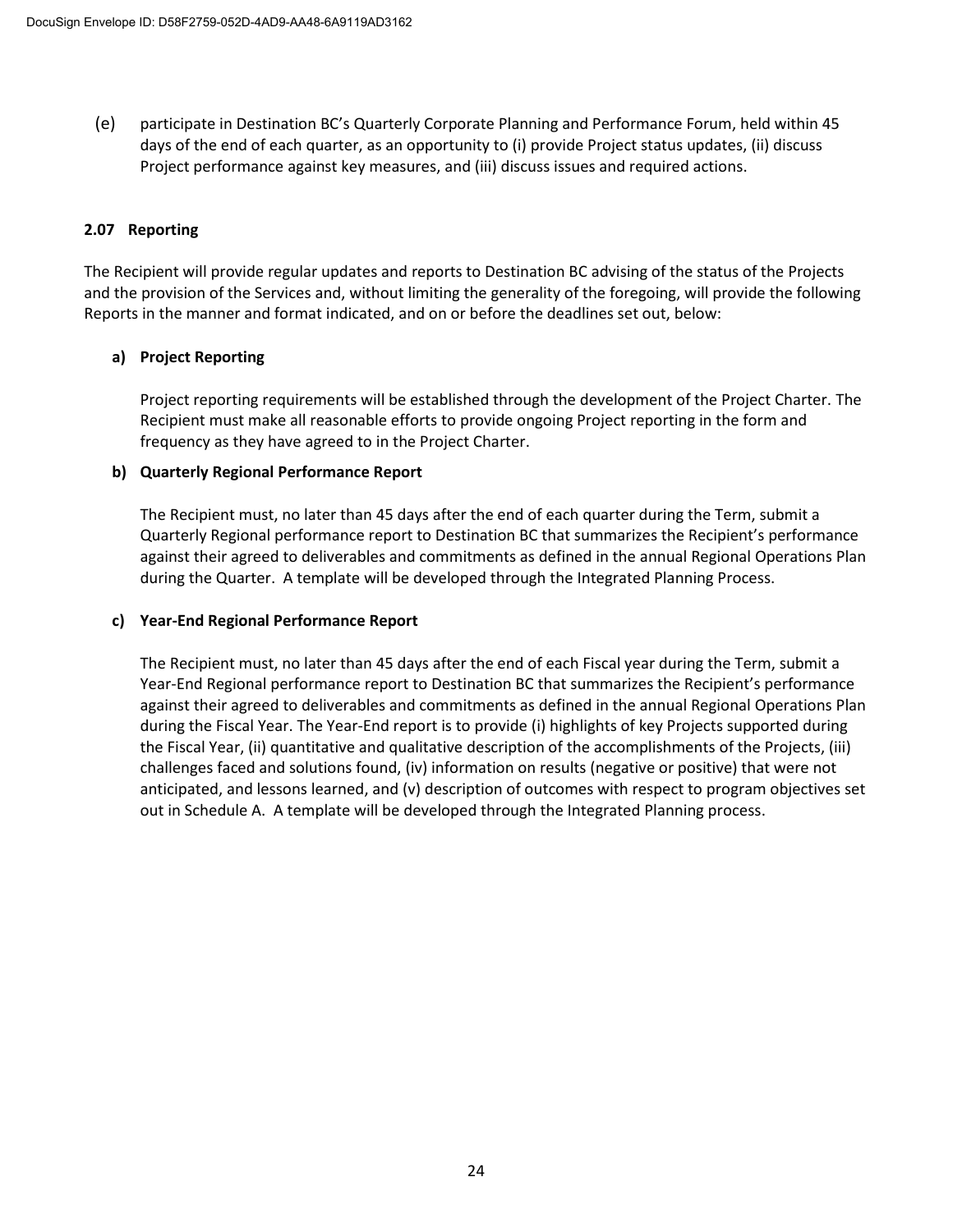### **SCHEDULE "B"**

### **FINANCIAL CONTRIBUTION**

### **ARTICLE 1 – FINANCIAL CONTRIBUTION**

- 1.01 Destination BC will provide a Financial Contribution to the Recipient for its provision of the Services of up to \$3,176,250 exclusive of all applicable taxes, being the maximum amount of the Eligible Expenses (as defined below), in accordance with the remainder of this Schedule "B".
- 1.02 Destination BC will provide the Financial Contribution to the Recipient within 30 days following Destination BC's receipt and, as applicable, approval of the documentation specified below, as follows:
	- a) Destination BC will provide a Financial Contribution of \$346,500 to the Recipient upon receipt and approval by Destination BC of the signed Agreement and a numbered original invoice (30% of FY2021/2022 funding);
	- b) Destination BC will provide a Financial Contribution of \$346,500 to the Recipient upon Destination BC's receipt and approval of the approved **FY2021/2022 Regional Operations Plan** and a numbered original invoice on or before **September 30, 2021** (30% of FY2021/2022 funding);
	- c) Destination BC will provide a Financial Contribution of \$173,250 to the Recipient upon Destination BC's receipt and approval of the **Quarterly Regional Performance Report** for **Quarter 3 - FY2021/2022**, and a numbered original invoice on or before **February 15, 2022** (15% of FY2021/2022 funding);
	- d) Destination BC will provide a Financial Contribution of \$231,000 to the Recipient upon Destination BC's receipt and approval of the approved **FY2022/2023 Regional Operations Plan**, and a numbered original invoice on **April 1, 2022** (20% of FY2022/2023 funding);
	- e) Destination BC will provide a Financial Contribution of \$231,000 to the Recipient upon Destination BC's receipt and approval of the **Year-End Regional Performance Report** for **FY2021/2022**, and a numbered original invoice on or before **May 15, 2022** (20% of FY2022/2023 funding);
	- f) Destination BC will provide a Financial Contribution of \$231,000 to the Recipient upon Destination BC's receipt and approval of the **Quarterly Regional Performance Report** for **Quarter 1 - FY2022/2023**, and a numbered original invoice on or before **August 15, 2022** (20% of FY2022/2023 funding);
	- g) Destination BC will provide a Financial Contribution of \$231,000 to the Recipient upon Destination BC's receipt and approval of the **Quarterly Regional Performance Report** for **Quarter 2 - FY2022/2023**, and a numbered original invoice on or before **November 15, 2022** (20% of FY2022/2023 funding);
	- h) Destination BC will provide a Financial Contribution of \$231,000 to the Recipient upon Destination BC's receipt and approval of the **Quarterly Regional Performance Report** for **Quarter 3 - FY2022/2023**, and a numbered original invoice on or before **February 15, 2023** (20% of FY2022/2023 funding);
	- i) Destination BC will provide a Financial Contribution of \$231,000 to the Recipient upon Destination BC's receipt and approval of the approved **FY2023/2024 Regional Operations Plan**, and a numbered original invoice on or before **April 1, 2023** (20% of FY2023/2024 funding);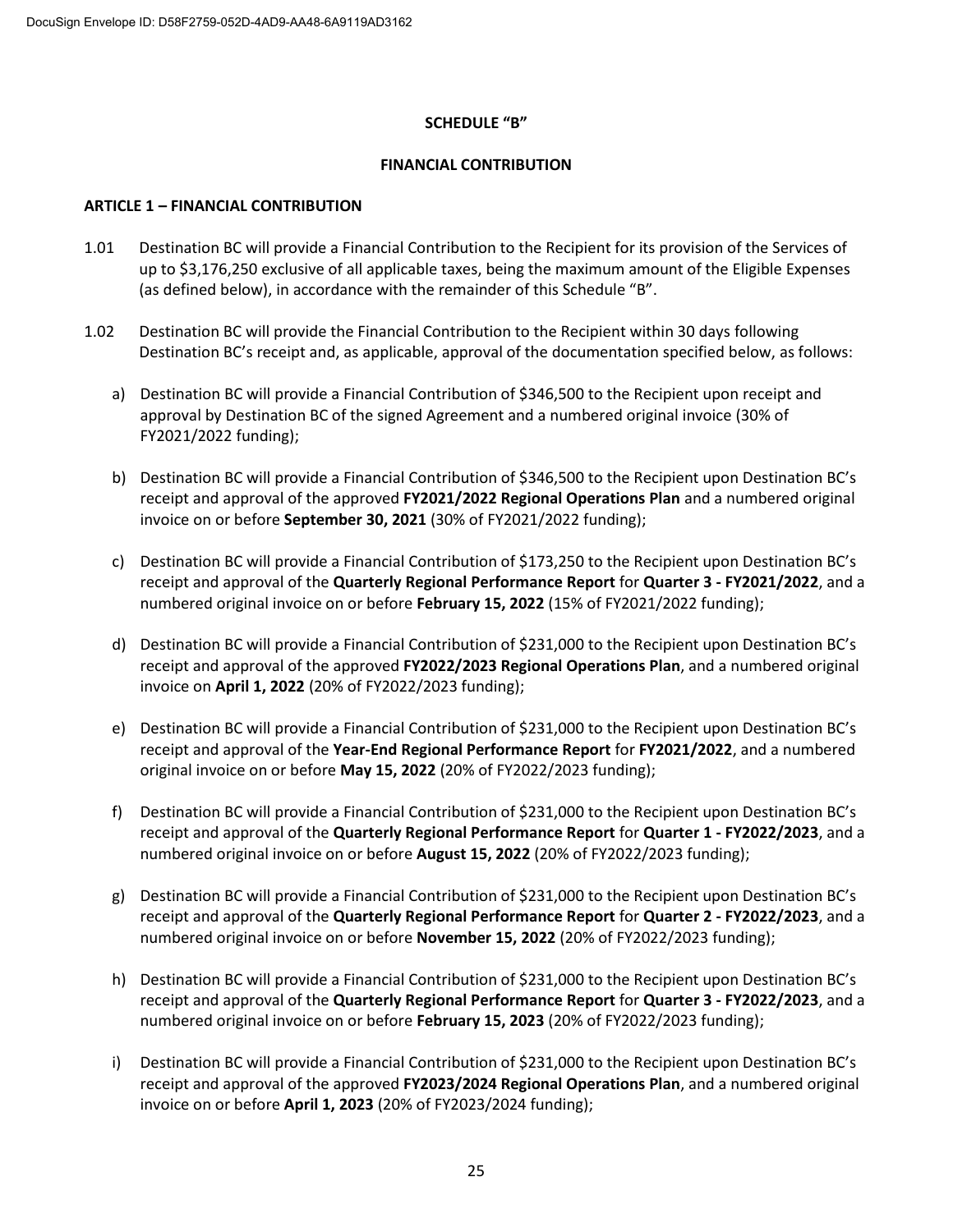- j) Destination BC will provide a Financial Contribution of \$231,000 to the Recipient upon Destination BC's receipt and approval of the **Year-End Regional Performance Report** for **FY2022/2023**, and a numbered original invoice on or before **May 15, 2023** (20% of FY2023/2024 funding);
- k) Destination BC will provide a Financial Contribution of \$231,000 to the Recipient upon Destination BC's receipt and approval of the **Quarterly Regional Performance Report** for **Quarter 1 - FY2023/2024**, and a numbered original invoice on or before **August 15, 2023** (20% of FY2023/2024 funding);
- l) Destination BC will provide a Financial Contribution of \$231,000 to the Recipient upon Destination BC's receipt and approval of the **Quarterly Regional Performance Report** for **Quarter 2 - FY2023/2024**, and a numbered original invoice on or before **November 15, 2023** (20% of FY2023/2024 funding);
- m) Destination BC will provide a Financial Contribution of \$231,000 to the Recipient upon Destination BC's receipt and approval of the **Quarterly Regional Performance Report** for **Quarter 3 - FY2023/2024**, and a numbered original invoice on or before **February 15, 2024** (20% of FY2023/2024 funding);

## **ARTICLE 2 – ELIGIBLE EXPENSES**

- 2.01 Subject to the remainder of this Schedule "B", the Financial Contribution may only be applied to the costs and expenses set out in this Article 2 (the "Eligible Expenses").
- 2.02 The Eligible Expenses may be amended only with the prior written approval of Destination BC.
- 2.03 The Eligible Expenses must be, in the sole opinion of Destination BC:
	- (a) directly related to the Project (s) in support of the Destination BC Programs listed in section 2.02 in Schedule "A"; and
	- (b) reasonable.
- 2.04 Eligible Expenses are limited to the following categories:
	- (a) "Administrative Costs" a Recipient's reasonable costs to administer the Project. Administrative Costs are related to overall organizational administrative infrastructure, and centralized administrative activities, including, but limited to, costs related to the Recipient's participation in the planning processes in this Agreement; and
	- (a) "Direct Service Delivery Costs" the reasonable costs incurred by a Recipient in delivering the Services to or for the benefit of Participants. Examples include dedicated Project staff wages and mandatory employment-related costs, materials and supplies, rental of premises, utilities, Project marketing-related costs and travel costs.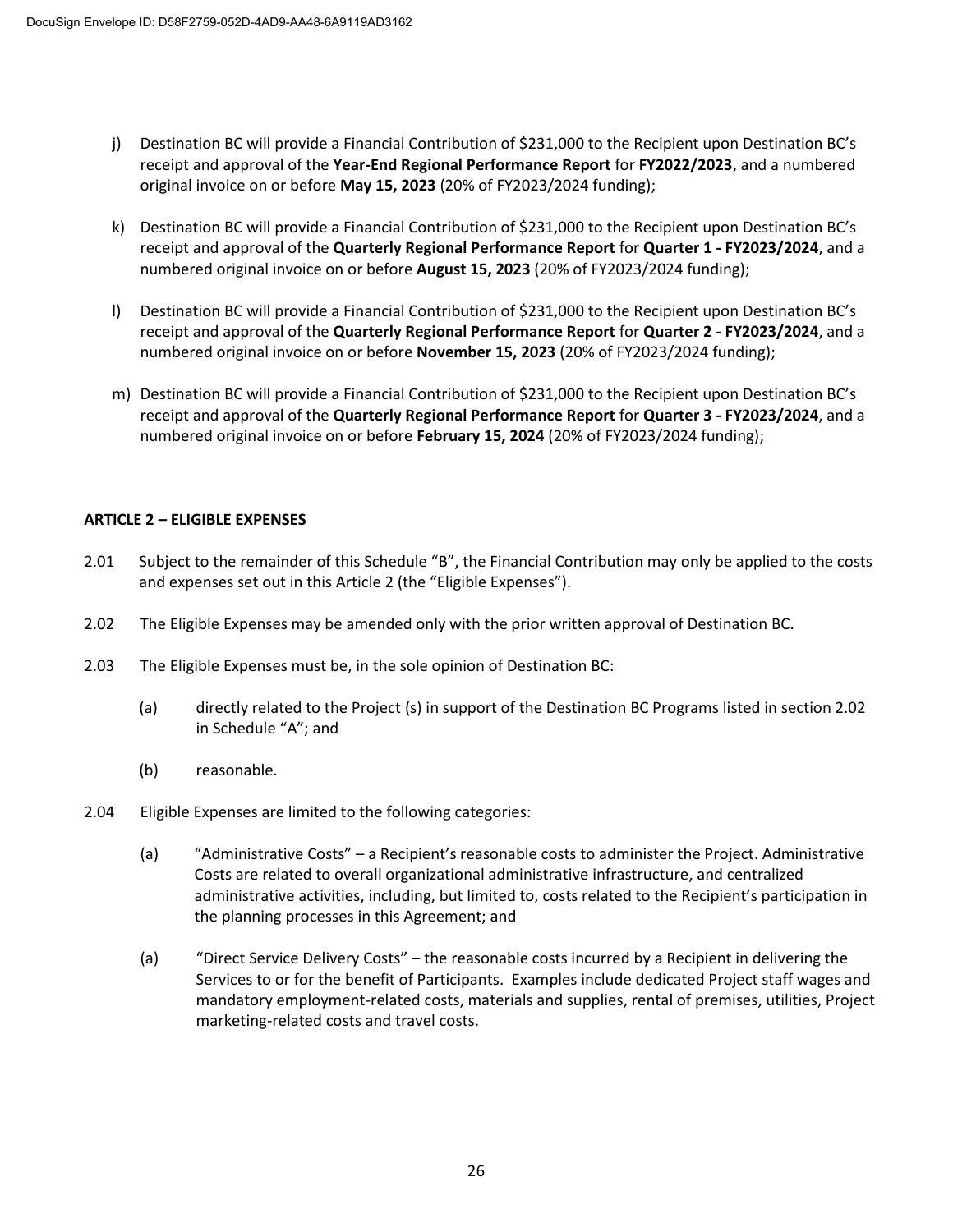|                                                                                                                                                                                                                                                                                                                                                                                   | <b>Fiscal Year</b><br>2021/22 | <b>Fiscal Year</b><br>2022/23 | <b>Fiscal Year</b><br>2023/24 | <b>TOTAL</b> |
|-----------------------------------------------------------------------------------------------------------------------------------------------------------------------------------------------------------------------------------------------------------------------------------------------------------------------------------------------------------------------------------|-------------------------------|-------------------------------|-------------------------------|--------------|
| <b>Direct Service Delivery Costs</b>                                                                                                                                                                                                                                                                                                                                              | \$649,688                     | \$866,250                     | \$866,250                     | \$2,382,188  |
| In support of Destination BC Programs:                                                                                                                                                                                                                                                                                                                                            |                               |                               |                               |              |
| <b>Destination Development related:</b><br>• Destination Development<br>• Industry Training & Business Advisory Services<br>• Invest in Iconics - Place Making<br><b>Destination Stewardship related:</b>                                                                                                                                                                         | \$433,125                     | \$577,500                     | \$577,500                     | \$1,588,125  |
| • Diversity, Equity and Inclusion and Accessibility<br><b>Action Plans</b><br>• Climate change and sustainability in alignment<br>with the Provincial Government's Strategies<br>and within Destination BC's legislated mandate<br>• Indigenous Cultural Tourism and Reconciliation<br>in alignment with, and in support of, Indigenous<br>Tourism BC and Destination BC programs |                               |                               |                               |              |
| <b>Marketing related:</b><br>• Invest in Iconics - Place Branding<br>• Travel Trade<br>• Travel Media<br>• Social Media Marketing<br>• Content Marketing                                                                                                                                                                                                                          | \$216,563                     | \$288,750                     | \$288,750                     | \$794,063    |
| <b>Administrative Costs*</b>                                                                                                                                                                                                                                                                                                                                                      | \$216,563                     | \$288,750                     | \$288,750                     | \$794,063    |
|                                                                                                                                                                                                                                                                                                                                                                                   |                               |                               |                               |              |
| <b>TOTAL BUDGET</b>                                                                                                                                                                                                                                                                                                                                                               | \$866,250                     | \$1,155,000                   | \$1,155,000                   | \$3,176,250  |
| <b>MAXIMUM ELIGIBLE EXPENSES</b>                                                                                                                                                                                                                                                                                                                                                  | \$866,250                     | \$1,155,000                   | \$1,155,000                   | \$3,176,250  |
| *Administrative Costs cannot exceed 25% of the total budget                                                                                                                                                                                                                                                                                                                       |                               |                               |                               |              |

## 2.05 The maximum amount of the Eligible Expenses under this Agreement are as follows

2.06 Eligible Expenses are subject to the following limitations:

- (a) no part of the Financial Contribution shall be payable to the Recipient for any costs incurred by the Recipient prior to the Effective Date;
- (b) Administrative Costs cannot exceed 25% of the total budget shown in the table in section 2.05 above; and
- (c) no part of the Financial Contribution shall be payable to the Recipient for any costs incurred by the Recipient that are not in support of the Destination BC Programs listed in section 2.02 in Schedule "A", and shown in the table in section 2.05 above; and
- (d) the proportion of Direct Service Delivery Costs related to Destination Development related and Marketing related Destination BC Programs will vary each Fiscal Year based on annually agreed to priorities; However, over the Term the Recipient is expected to allocate approximately:
	- i. 50% of the maximum eligible expenses to Destination Development related Destination BC Programs; and
	- ii. 25% of the maximum eligible expenses to Marketing related Destination BC Programs